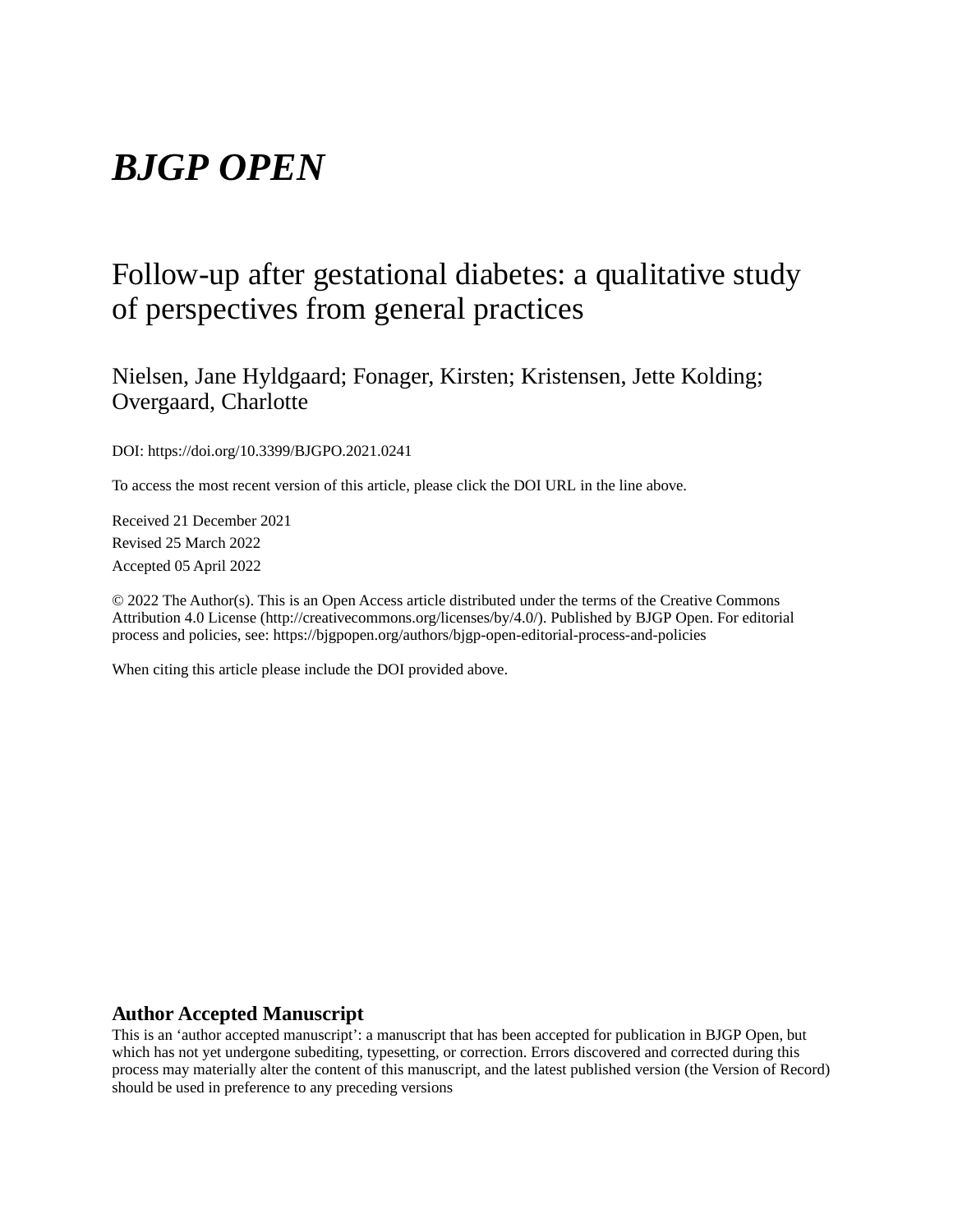# **Title:**

Follow-up after gestational diabetes: a qualitative study of perspectives from general practices

# **Author names and affiliation:**

Jane Hyldgaard Nielsen (RM, MScPH, PhD student)1,2,3,4, Kirsten Fonager (MD, PhD, Professor)<sup>5,6</sup>, Jette Kolding Kristensen (MD, PhD, Professor)<sup>7</sup>, Charlotte Overgaard (RM, PhD, Associate Professor)<sup>2</sup>

1. Department of Midwifery, University College of Northern Denmark, Denmark

2. Public Health and Epidemiology Group, Department of Health Science and Technology, Aalborg University, Denmark

- 3. DECIPHer, Cardiff School of Social Sciences, Cardiff University, Cardiff, Wales
- 4. Clinical Nursing Research unit, Aalborg University Hospital, Denmark
- 5. Department of Social Medicine, Aalborg University Hospital
- 6. Department of Clinical Medicine, Aalborg University, Aalborg, Denmark
- 7. Center for General practice, Aalborg University, Denmark

Corresponding author: Jane Hyldgaard Nielsen, Tel: +45 72 69 09 95, Email: jhy@ucn.dk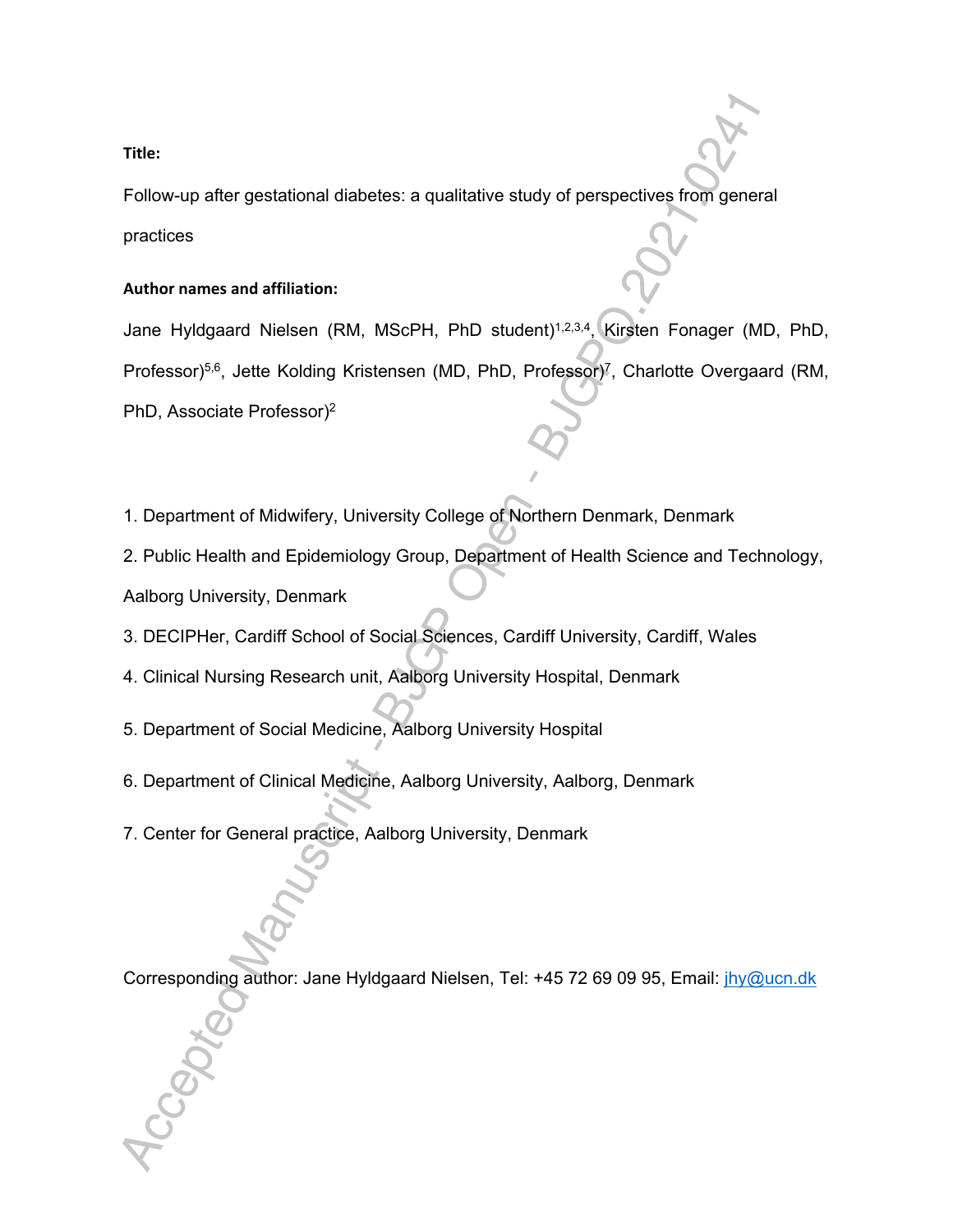**Table 1: Participants' key characteristics** 



| <b>PARTICIPAN</b><br>T | <b>AREA</b>  | <b>GENDER</b> | <b>AGE</b><br><b>RANGE</b> | <b>PROFESSION</b> | RANGE<br>IN<br>OF YEARS<br><b>GENERAL PRACTICE</b> |
|------------------------|--------------|---------------|----------------------------|-------------------|----------------------------------------------------|
| $\mathbf{A}$           | Urban        | Female        | $40 - 45$<br>Years         | <b>GP</b>         | 5-10 Years                                         |
| B                      | Urban        | Female        | $40 - 45$<br>Years         | <b>GP</b>         | < 5 Years                                          |
| $\mathbf C$            | Rural        | Female        | $45 - 50$<br>Years         | GP                | 15-20 Years                                        |
| D                      | Rural        | Female        | $50 - 55$<br>Years         | GP                | 15-20 Years                                        |
| E                      | Rural        | Male          | $60 - 65$<br>Years         | GP                | 25-30 Years                                        |
| F                      | Urban        | Female        | $40 - 45$<br>Years         | GP                | < 5 Years                                          |
| G                      | Urban        | Female        | $40 - 45$<br>Years         | <b>GP</b>         | 5-10 years                                         |
| H                      | <b>Urban</b> | Male          | $65 - 70$<br>years         | GP                | $25 - 30$ years                                    |
| ICCBNX                 |              |               |                            |                   |                                                    |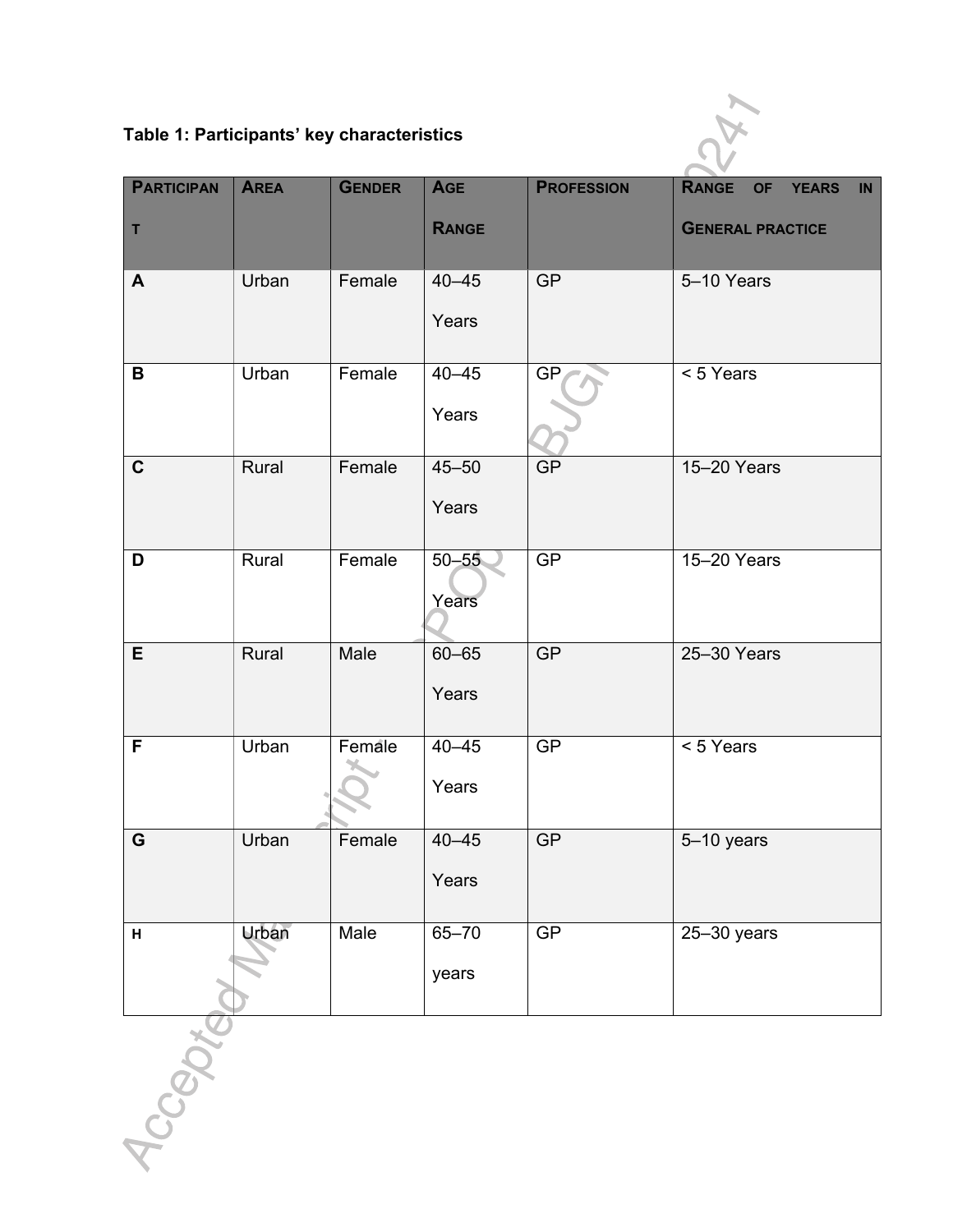| $\mathbf{I}$              | Rural | Female | $45 - 50$ | GP            | 5-10 years      |
|---------------------------|-------|--------|-----------|---------------|-----------------|
|                           |       |        | years     |               |                 |
|                           |       |        |           |               |                 |
| $\mathsf{J}$              | Rural | Female | $40 - 45$ | GP            | $< 5$ years     |
|                           |       |        | years     |               |                 |
|                           |       |        |           |               |                 |
| $\mathsf{K}$              | Urban | Female | $60 - 65$ | <b>GP</b>     | $25 - 30$ years |
|                           |       |        | years     |               |                 |
|                           |       |        |           |               |                 |
| L                         | Rural | Female | $40 - 45$ | GP            | 5-10 years      |
|                           |       |        | years     |               |                 |
|                           |       |        |           |               |                 |
| $\boldsymbol{\mathsf{M}}$ | Rural | Female | $30 - 35$ | Nurse/midwife | < 5 years       |
|                           |       |        | years     |               |                 |
|                           |       |        |           |               |                 |
| $\boldsymbol{\mathsf{N}}$ | Rural | Female | $40 - 45$ | Nurse/midwife | < 5 years       |
|                           |       |        | years     |               |                 |
|                           |       |        |           |               |                 |
| $\mathbf{o}$              | Rural | Female | $30 - 35$ | Nurse/midwife | < 5 years       |
|                           |       |        | years     |               |                 |
|                           |       |        |           |               |                 |
| P                         | Rural | Female | 55-60     | Nurse/midwife | $15 - 20$ years |
|                           |       |        | years     |               |                 |
|                           |       |        |           |               |                 |
| $\mathbf Q$               | Rural | Female | $40 - 45$ | Nurse/midwife | < 5 years       |
|                           |       |        | years     |               |                 |
|                           |       |        |           |               |                 |
| ${\sf R}$                 | Rural | Female | $35 - 40$ | Nurse/midwife | 5-10 years      |
|                           |       |        | years     |               |                 |
|                           |       |        |           |               |                 |
|                           |       |        |           |               |                 |
| $\mathcal{S}$             |       |        |           |               |                 |
|                           |       |        |           |               |                 |
|                           |       |        |           |               |                 |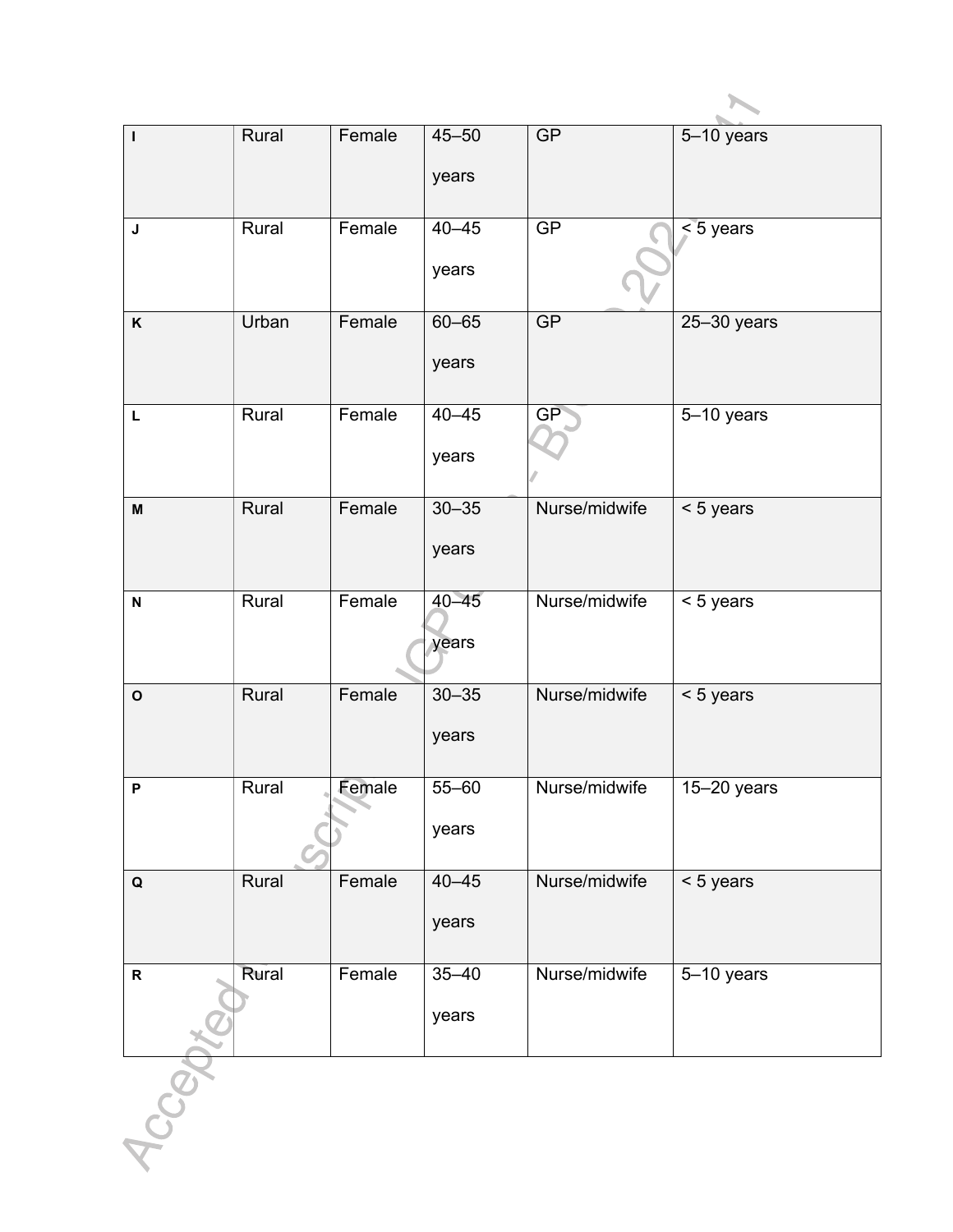

| <b>Themes</b>                                 | <b>Subthemes</b>                                                |
|-----------------------------------------------|-----------------------------------------------------------------|
| Challenges of addressing women's risk         | Insufficient knowledge                                          |
|                                               | Balancing contradicting risk perceptions                        |
| Prioritization of early detection of diabetes |                                                                 |
| System influence on clinical procedures       | Systematizing clinical procedures to improve quality of<br>care |
|                                               | Trusting own clinical skills without system interference        |
|                                               | Influence of recommended test                                   |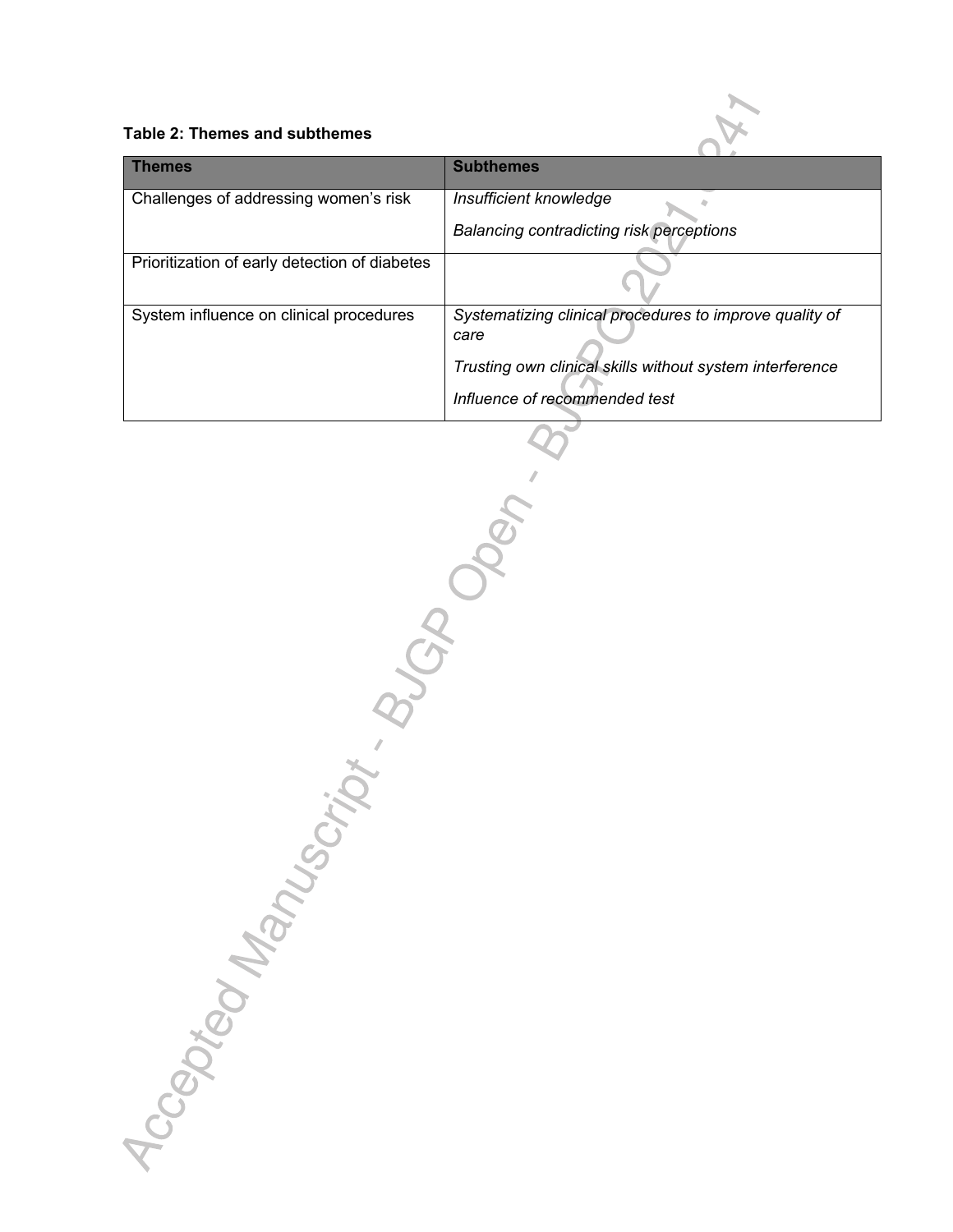**Abstract:** 

1

**Background**: Women whose pregnancies are complicated by gestational diabetes mellitus are approximately eight times more likely to develop type 2 diabetes. Although regular participation in follow-up screening increases the chance of early detection of diabetes, participation rates are often suboptimal. A better understanding of general practice as a key contextual setting for screening could help inform the development and adoption of, for example, electronic reminder interventions to support women's participation.

**Aim:** To explore the perspectives of general practitioners and relevant staff members engaged in early detection of diabetes after gestational diabetes in order to identify barriers to and facilitators of follow-up screening.

**Design:** A qualitative interview study undertaken in general practices in the North Denmark Region.

**Methods:** Based on a purposive sample strategy, 18 semi-structured interviews of 12 general practitioners and six staff members, who were either nurses or midwives, were analyzed using a reflexive thematic analytical approach.

**Results:** Three main themes were formulated: (1) Challenges of addressing women's risk; (2) Prioritization of early detection of diabetes; (3) System influence on clinical procedures.

**Conclusion:** Follow-up screening was facilitated by knowledge of guidelines. We found professional collaboration and adaptation support to lead to successful implementation of guidelines in general practice. Supporting GPs and their staff's reflection and discussion of ways to engage in communication and decision-making processes with women is however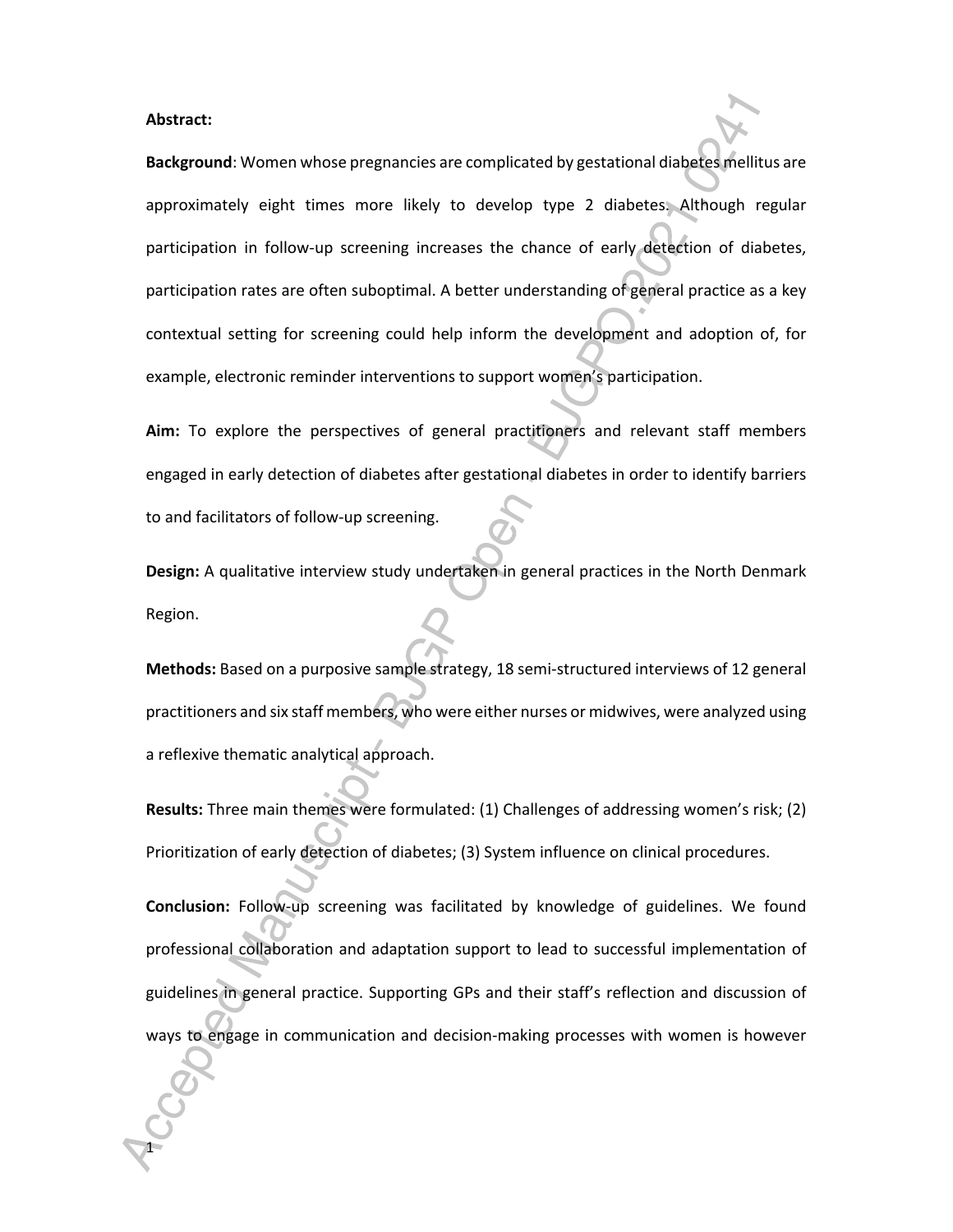important, hence it was found to create an important barrier to follow-up screening. Overall,

our findings can help inform the future development of interventions to increase uptake.

**Keywords:** GDM; Type 2 diabetes; Follow-up screening; General practice; Disease prevention;

Qualitative health research

#### **How this study fits:**

-Ceptedy-

Participation rates in the recommended follow-up screening for T2DM after birth are often suboptimal. The effect of electronic reminder interventions to support uptake varies with contextual factors. Exploring the experiences of individuals working in general practice may contribute to the development and adoption of future interventions like reminders. By including the perspectives of both GPs and staff responsible for follow-up screening, this study provides new insights into both facilitators of and barriers to screening.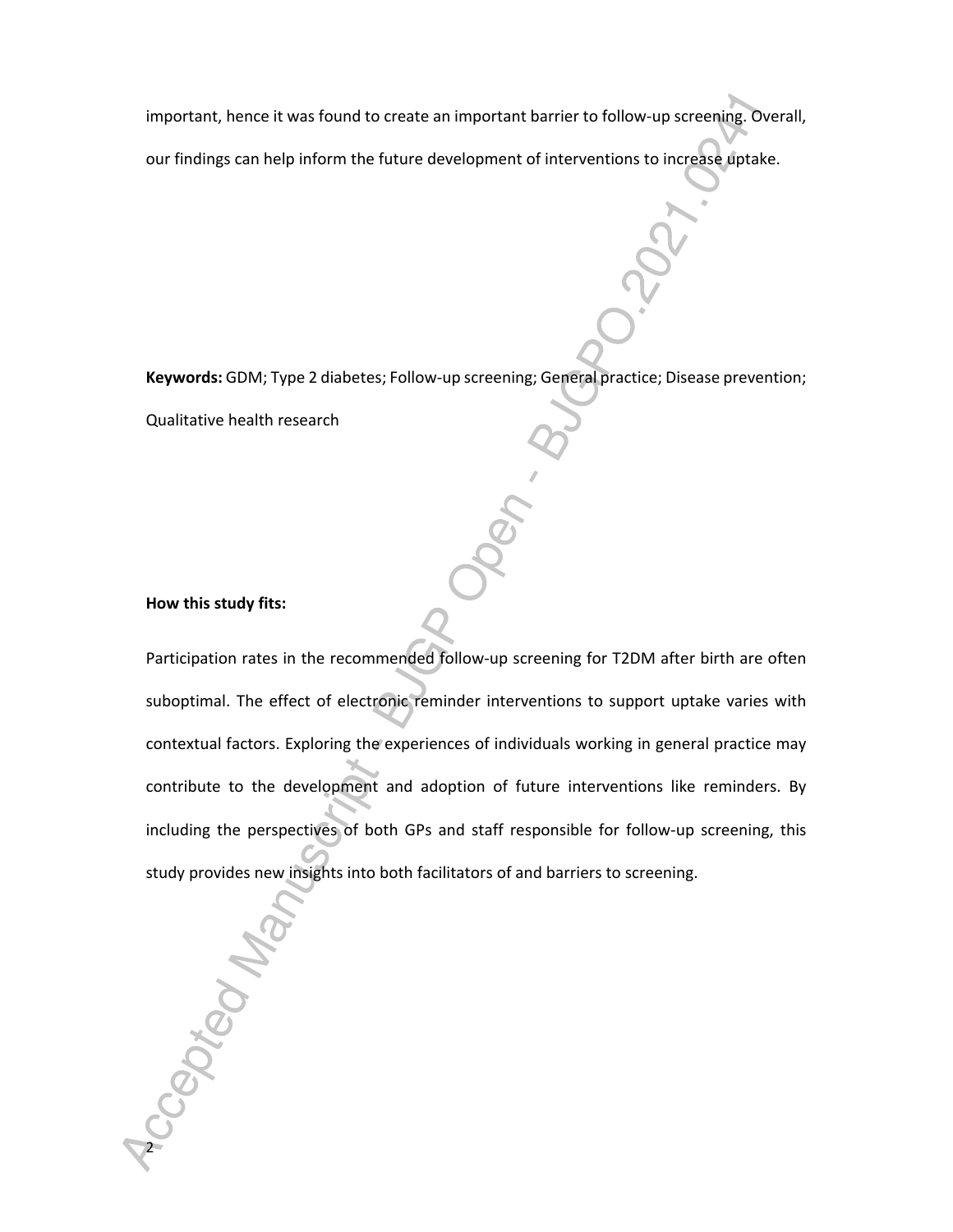**Background**

3

In Denmark, approximately 3-4% of pregnancies are affected by gestational diabetes mellitus  $(GDM).<sup>1</sup>$  Close to one third of women diagnosed with GDM develop type 2 diabetes mellitus (T2DM) within 15 years.<sup>2</sup> This group of generally otherwise healthy women are thus at high risk for T2DM at an early age, although hyperglycaemia usually passes soon after birth.<sup>3,4</sup>

Regular and recurrent participation in follow-up screening after GDM provides an important opportunity for lifestyle interventions and early detection of T2DM.5,6 However, suboptimal follow-up screening presents a challenge across healthcare systems.<sup>7-9</sup> A previous study has found participation rates of approximately 17% at four to six years after birth.<sup>7</sup>

The responsibility for follow-up care for women after GDM is often unclear to health professionals, although it is generally placed with general practices.<sup>10</sup> Practical family-related issues affect women's motivation and ability to attend, but factors related to the specific healthcare system, such as clinicians' attitudes, poor continuity of care and test booking procedures have also been shown to exert an important influence.11-13 Furthermore, studies of clinicians involved in follow-up screening have identified barriers concerning the communication of diagnoses, transition of care and competing clinical priorities.14-17 Clinicians' knowledge, attitudes, and beliefs concerning follow-up screening may likewise be of significance.<sup>18</sup>

International studies indicate that screening support systems, such as electronic reminders to either women with prior GDM or their general practitioners (GPs), can help bridge crosssectoral transitions and increase participation.<sup>19-22</sup> Although they may seem a straightforward measure, few interventions, such as electronic reminders, are in fact truly simple.<sup>23</sup> As shown by a systematic review of variations in their effect,<sup>19</sup> reminders should be carefully adjusted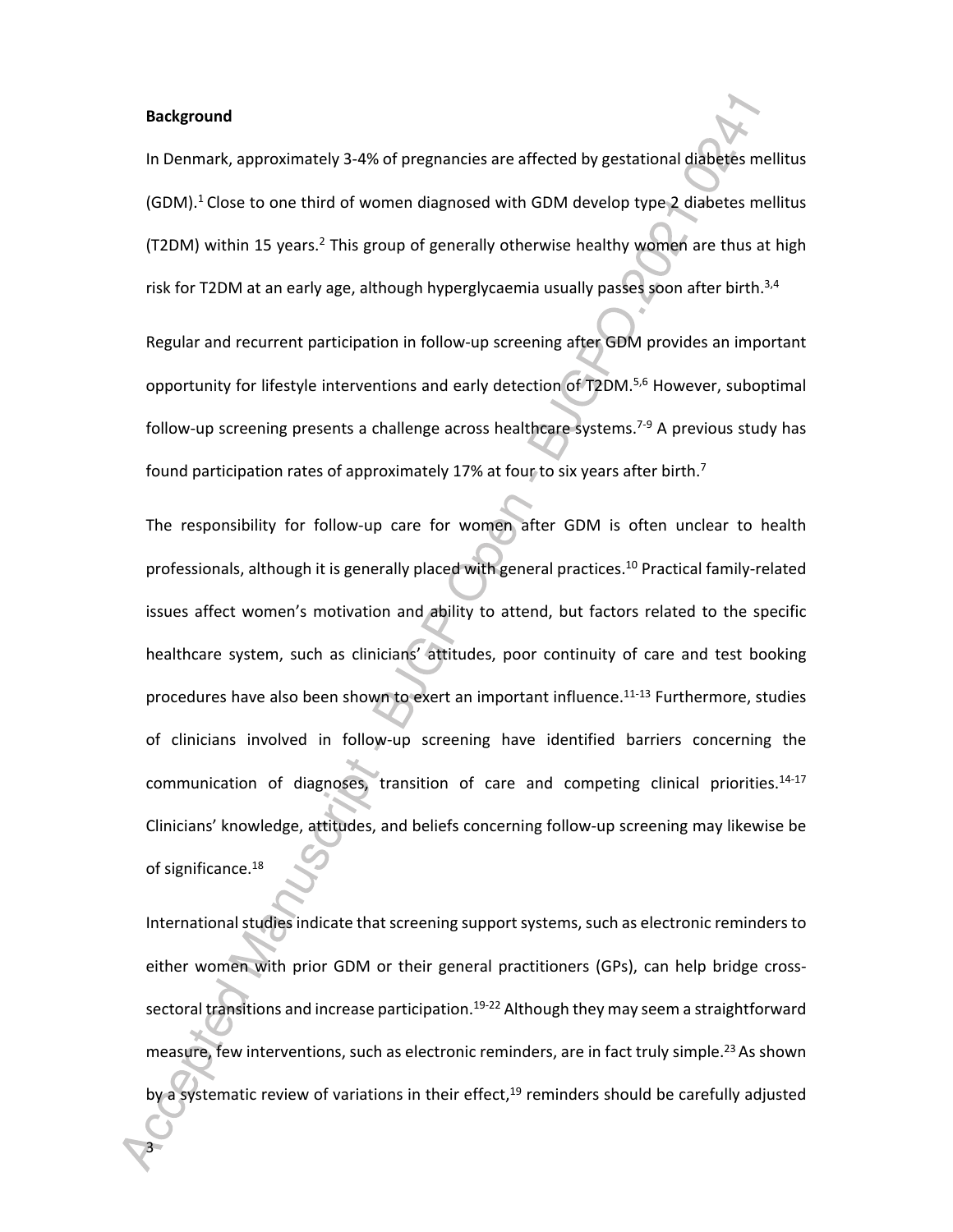to the local context. Each context has its unique characteristics and circumstances that interact, modify, facilitate or constrain the delivery and effect of interventions, including differences in starting points, conflicting norms and/or insufficient resources.<sup>24</sup> A better understanding of general practice as a key contextual setting for screening could help elucidate the potential of reminder-based interventions. It could furthermore help generate new knowledge on how reminders creates change and thereby inform the development and adoption of optimal reminders. This could improve the organization of care for women with previous GDM.

This study aimed to explore the perspectives of GPs and relevant staff members (i.e., registered nurses and midwives) on follow-up screening for T2DM after GDM and to identify barriers to and facilitators of follow-up screening.

# **Methods**

#### **Design**

A qualitative study based on in-depth, semi-structured interviews. The reporting was guided by the recommendations of the SRQR Checklist.<sup>25</sup>

#### *Setting*

4

The study was conducted during the development phase of an intervention study to support followup screening of women with previous GMD. Data were collected between March and December 2019 in the North Denmark Region, one of the five Danish regional authorities governing both primary and secondary healthcare services.<sup>26</sup> The Danish welfare model offers universal healthcare to promote society-wide health and social equity,<sup>26</sup> an endeavour in which general practices have a key position.<sup>26</sup> The population of the region was approximately 0.6 million people.<sup>26</sup> Each of the region's 285 GPs served on average 1779 patients.<sup>27</sup> Most general practices were private solo or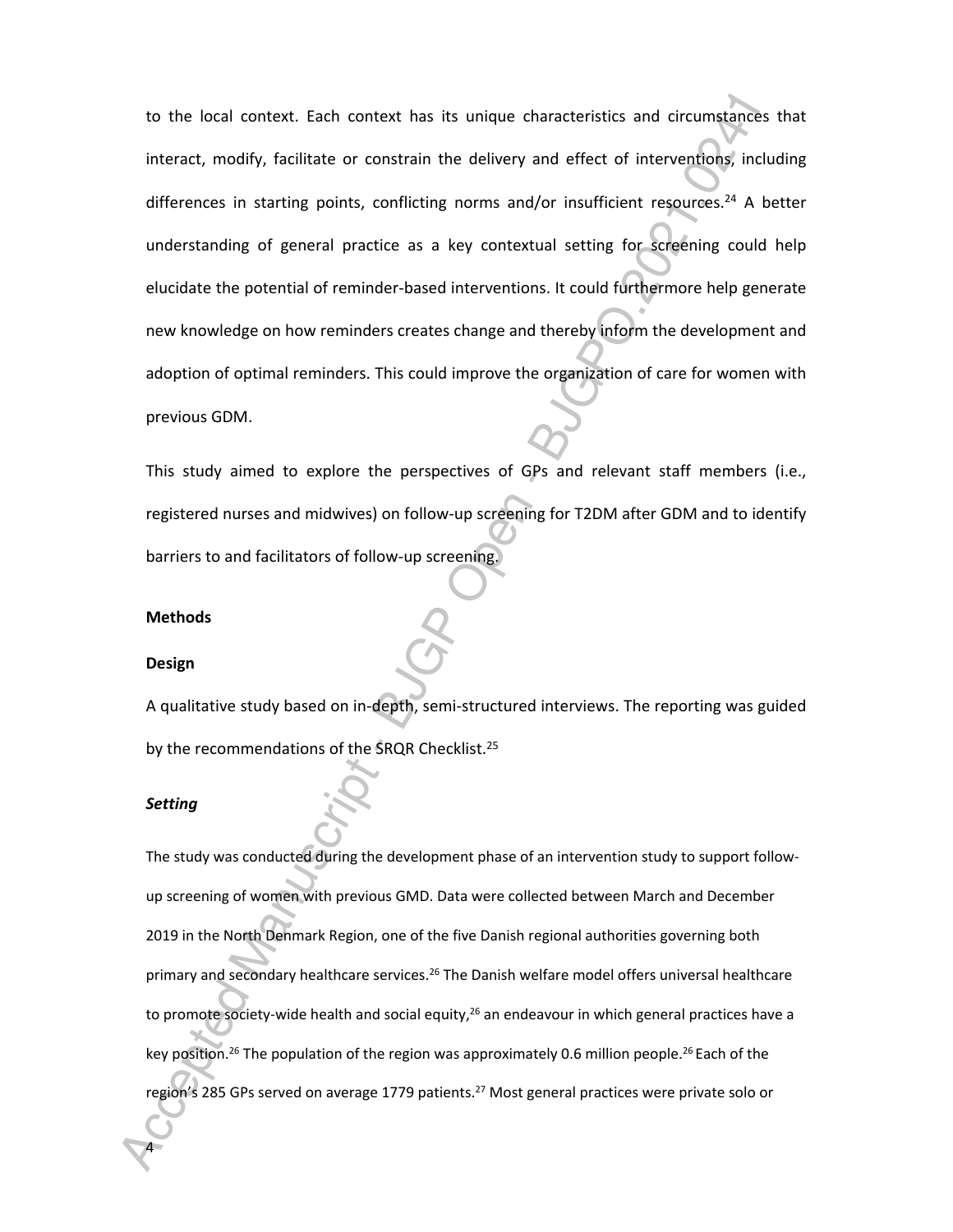group practices, while a few were managed by the region administration.<sup>26</sup> Danish guidelines urge women with prior GDM to undergo an oral glucose tolerance test (OGTT) at 12-16 weeks postpartum and an Hba1c test every one to three years thereafter. <sup>28</sup> To support adherence, some women may receive a prescheduled appointment to the first screening months after birth but not for the subsequent screening test; all offered free of change by their GP.<sup>7</sup> Women may also be offered free support for lifestyle change by their GP or delegated staff or participation in interventions organized by the municipality.

#### *Participant selection*

A purposeful sampling strategy was adopted to allow for a detailed exploration and understanding of the topic.<sup>29</sup> All general practices in the region were eligible for inclusion and received an open invitation to participation in a newsletter from the regional general practice research unit. We aimed to include a mixed sample representing solo and group practices in both urban and rural areas, with participants of different ages, genders, and experience.<sup>29</sup> As the open invitation elicited no response, we selected general practices by direct phone or personal contact. Some GPs choose to be represented by a staff member with delegated responsibility for pregnant women and/or follow-up care for patients with diabetes or other chronic diseases.

#### **Data collection**

5

The first author conducted the semi-structured interviews, which all were audio-recorded and finally transcribed verbatim by an assistant. Three of the included participants preferred telephone interviewing, while we opted for in-person interviews, as they enable direct observation of emotional and visual cues of importance to the dynamics, interpretations and depth of the interview. $30$  A recent study has found in-person interviews to be marginally superior, although the difference was neglegible.<sup>31</sup> This also applied for our study. All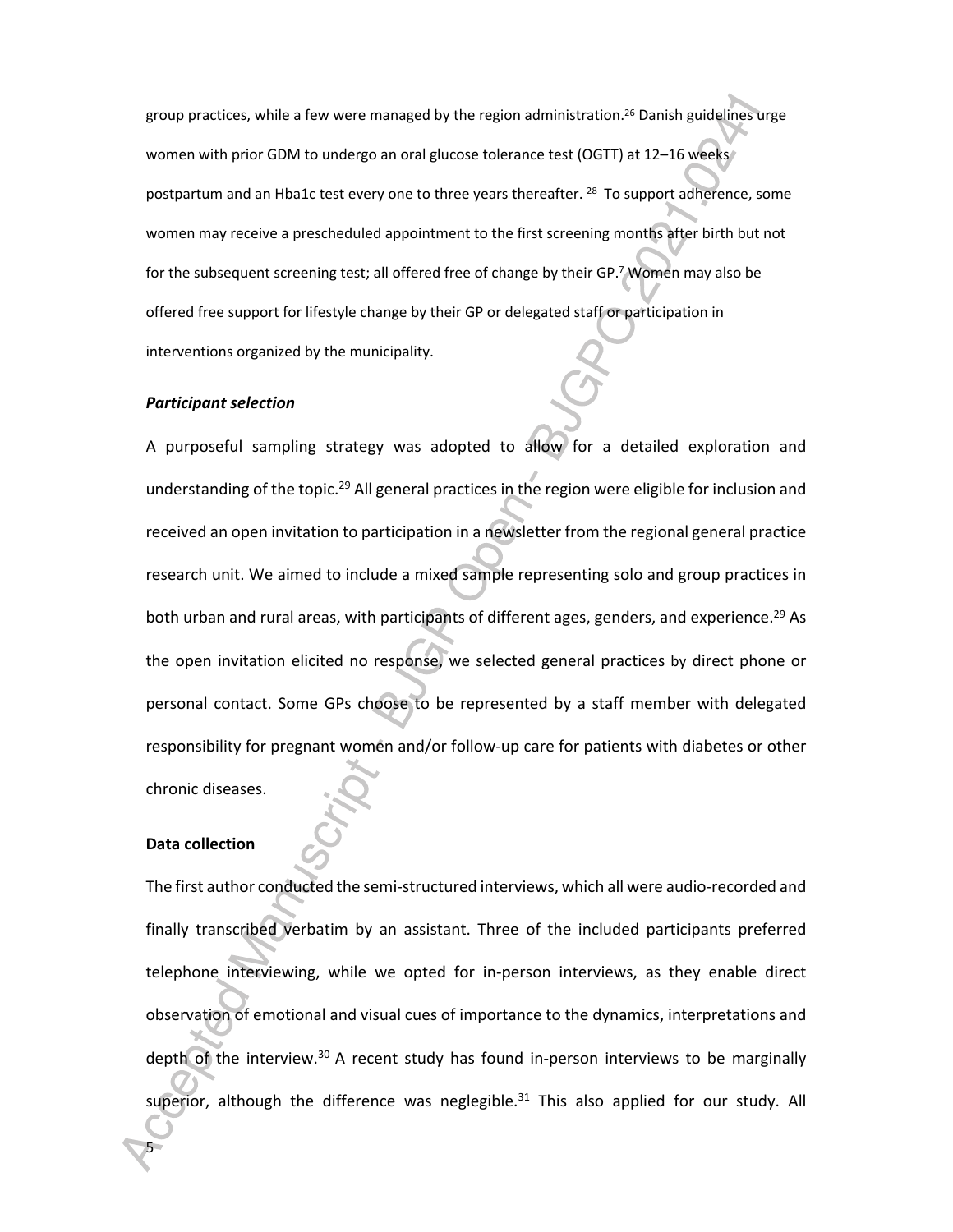interviews were undertaken in general practice during the clinics' working hours and lasted about 45-70 minutes. As a pilot test prompted only very minor changes and refinements to the interview guide, the original interviews were accepted as study material. $30$ 

# **Data analysis**

To identify general patterns in the data, themes were conceptualized as analytic output according to reflexive thematic analysis inspired by Braun and Clarke.<sup>32</sup> The reflexive notes taken during the first reading of the transcribed interviews were discussed among the authors. Using NVivo qualitative data analysis software (QSR International Pty Ltd. Version 12, 2012), the entire dataset was subsequently inductively coded, for both semantic and latent meanings.<sup>32</sup> To stimulate reflexivity and coding rigour, the transcripts, codes and emerging themes were compared and discussed by two of the researchers. The entire group of researchers were involved in discussion of the definition and revision of themes.

### *Ethical considerations*

As Danish legislation holds qualitative studies to be based solely on the participants' informed written consent, no ethical approval was required.<sup>33</sup> However, the study followed the research ethics recommendations of the Danish Ministry of Higher Education and Science<sup>34</sup> and the Declaration of Helsinki.<sup>35</sup> Before data were collected, the participants were informed about the study's purpose and its policies of data protection and storage, privacy and confidentiality. It was ensured that the participants understood that they could withdraw consent at any time.

# **Results**

6

Eighteen participants, comprising twelve GPs and six staff members, accepted the invitation to participation. Their data are shown below.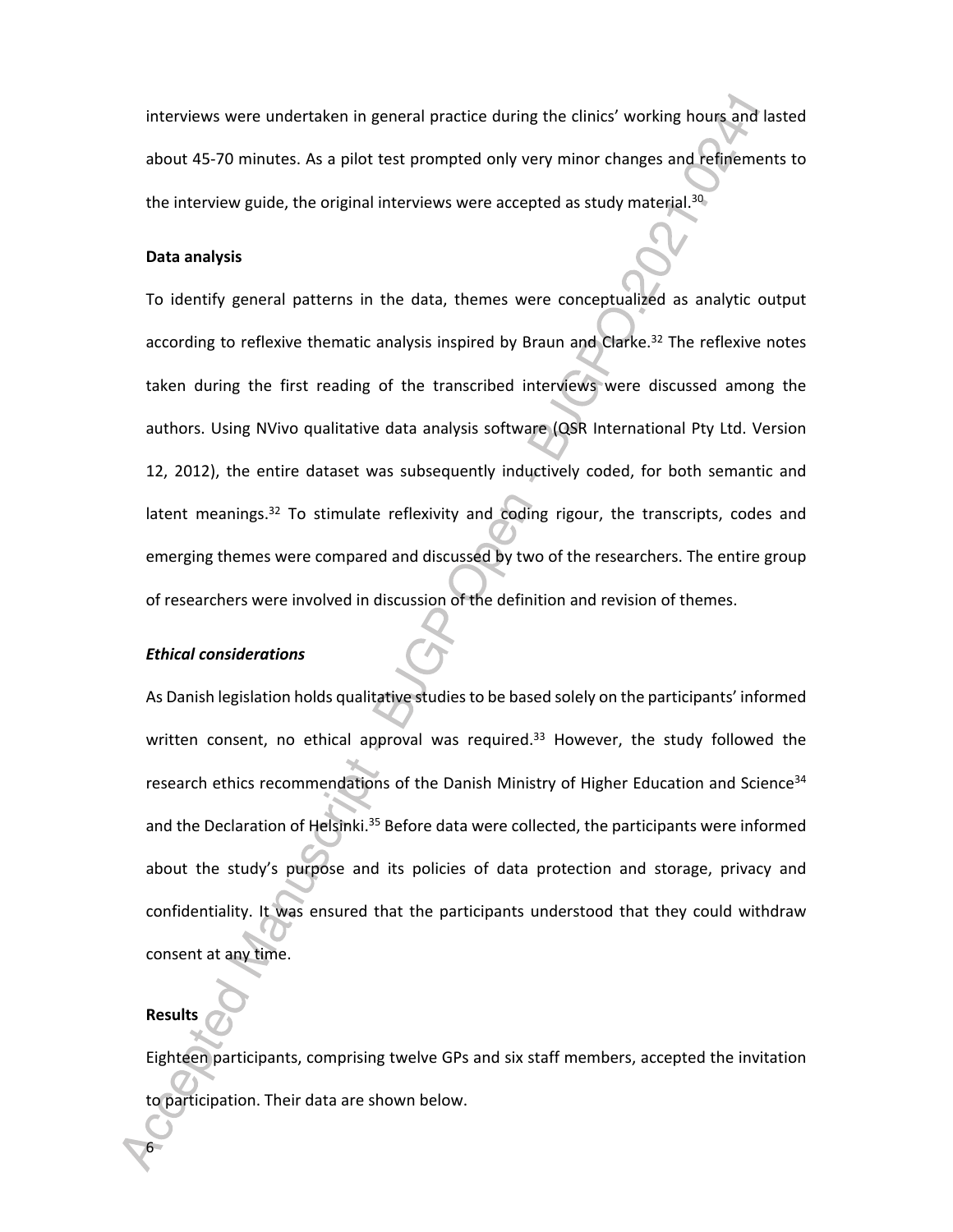#### **Table 1: Participants' key characteristics**

The key meanings expressed during the interviews were analyzed and condensed into three main themes and five subthemes, which are shown below.

#### **Table 2: Themes and subthemes**

#### **Theme 1: Challenges of addressing women's risk**

#### *Insufficient knowledge*

7

Overall, many participants had sparse knowledge of the increased risk of T2DM after birth, which led to a rather weak focus. Although this was most noticeable among the GPs, it was true also for other staff members:

*"*I have to say, I actually feel lucky that you called... [Otherwise,] our patients would have fallen between the cracks for a long time. Because we had no idea." (Q)

The staff participants linked the poor focus to a lack of general knowledge in their practice concerning women with previous GDM. In those general practices where staff was aware of women's much higher risk, they followed clear instructions given by the GP or relied on interdisciplinary discussion and knowledge-sharing in their clinic.

While some GPs were aware of women's increased risk, they had no clear conception of recommendations concerning times for screening, testing or the benefits of screening in general. In those cases, the insufficient knowledge was often associated with a hesitant or unconcerned approach to screening. The GPs tended to underestimate women's risk and expressed their surprise at the seriousness of this during interviews. Overall, the participants often linked their underestimation of risk for T2DM to the women's youth: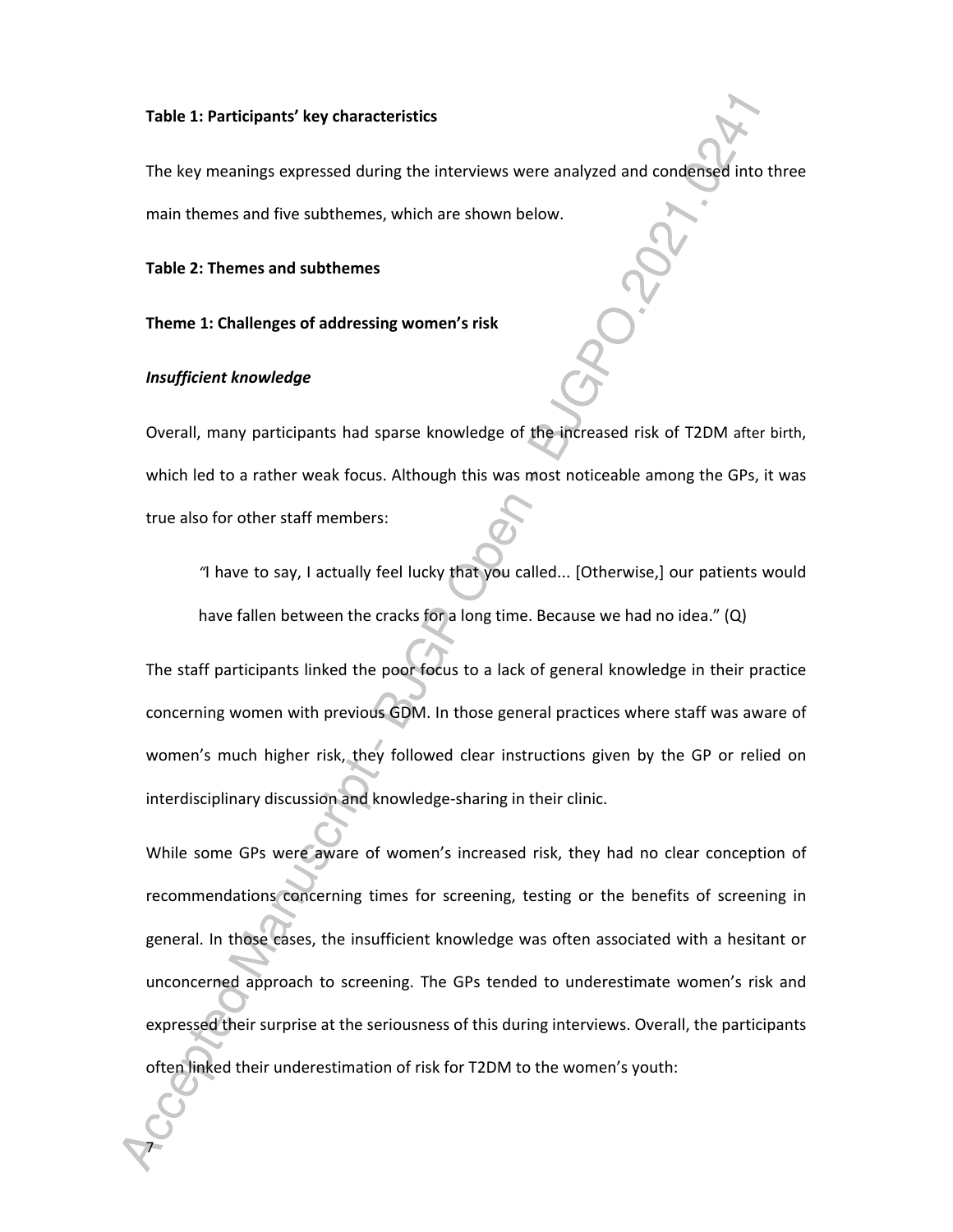*"*I'm wondering ... they're young women and they don't fit into our understanding of being at risk. I mean … I know it's because they had GDM, but I think we could cut them some slack? … Their risk can't possibly be that high?" (L)

This was the dominant view, which seemed to strengthen or rationalize the reluctant approach to the random screening, which was frequently offered only on the women's insistence.

The participants also emphasized that screening measures were compromised by the maternity ward's discharge summaries:

*"*It's really, really important that, instead of such a ridiculous discharge summary from the maternity ward stating all those silly diagnostic codes …. It should be simplified so that it says. You need to be followed-up by your own GP [stating clearly that the GP] must follow-up on this, that or the other …" (F)

The inadequate transfer of information and compromised communication lines between healthcare sectors seemed to create significant barriers, while the general practices were challenged to keep updated.

#### *Balancing contradicting risk perceptions*

8

Differences in their understandings of health, risk and disease also seemed to have a strong influence on the participants' perspectives of GDM and their approach to women and the recommendation of screening.

Some participants found that the guidelines for follow-up care conflicted with their professional values and beliefs, making them reluctant to discuss the increased risk of T2DM after GDM and the issue of routine screening: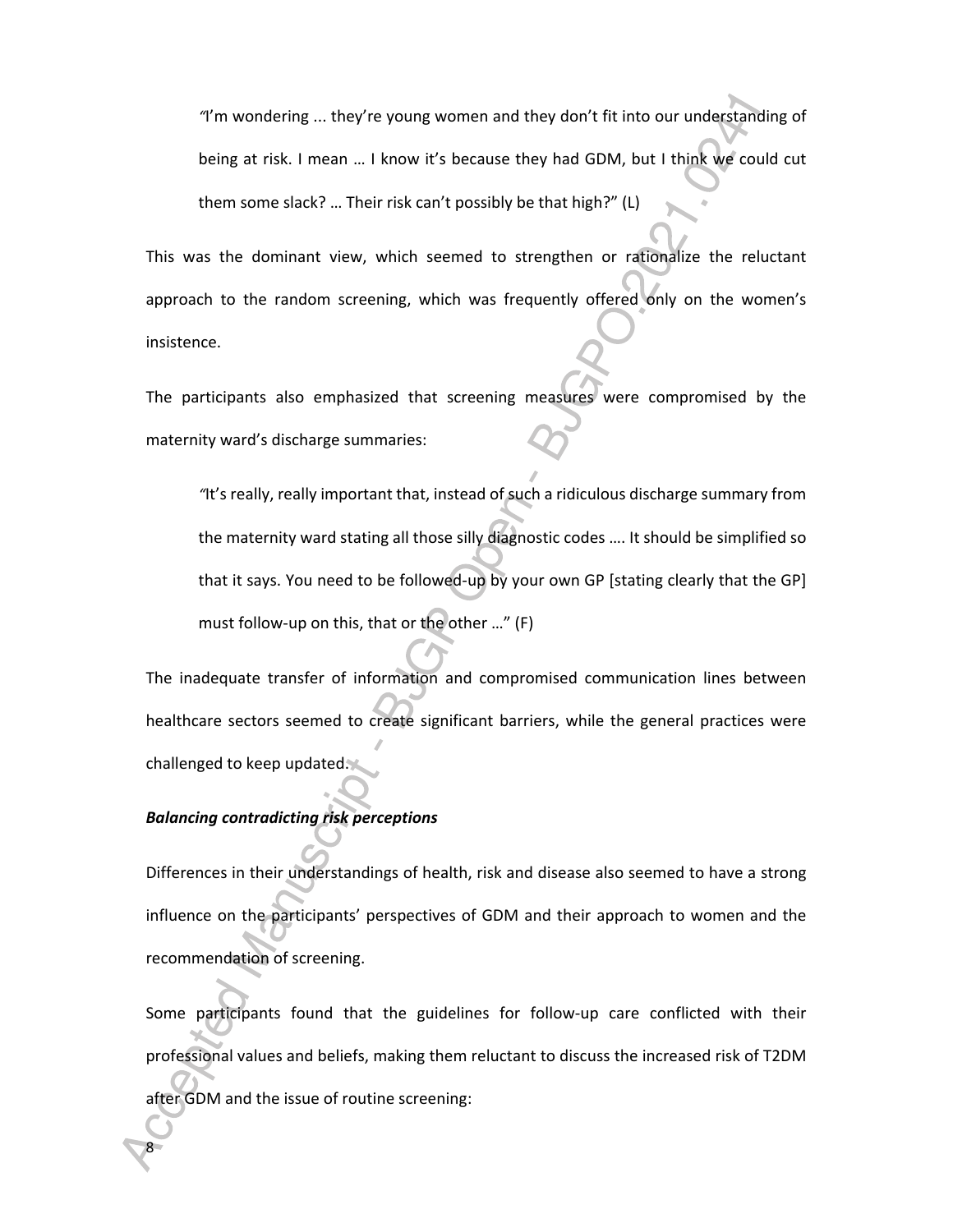*"*The challenge is that these women are given an illness profile when they're actually not ill. Erm … I feel a bit conflicted about this … because, yes, we must prevent disease and promote health, and we have to detect it early on and all that. But we certainly also need to be careful not to make them sick before they actually are. And that's quite a balancing act." (C)

While none of the participants directly rejected the highly increased risk of T2DM during interviewing or opposed the idea of early detection, they were concerned about a general medicalization of this group of young, supposedly healthy women. Some explained they navigated this challenge by simply giving lower priority to this aspect of care, others said they struggled to find the right way to discuss this risk with the women, without causing unnecessary stress for the women. In contrast, other participants espoused a more biomedical perception of risk, favouring screening while expecting women to have a high level of self-care by booking a screening:

*"*If we have agreed that she [the woman] books a time, I'd expect her to do so. I won't be keeping an eye on them to check if they've actually done it … because I mean, they are grown-ups – they must understand [the risk] … they do not suffer from dementia, unable to remember anything … so really, I'd actually not spend more time on that."

(I)

9

This group expected the women to take responsibility for their own health and access screening, although they generally acknowledged that a life with small children and work could be challenging.

Overall, many participants felt highly ambivalent about screening and communicating with women with previous GDM. Such barriers had led some to refrain from discussing the risk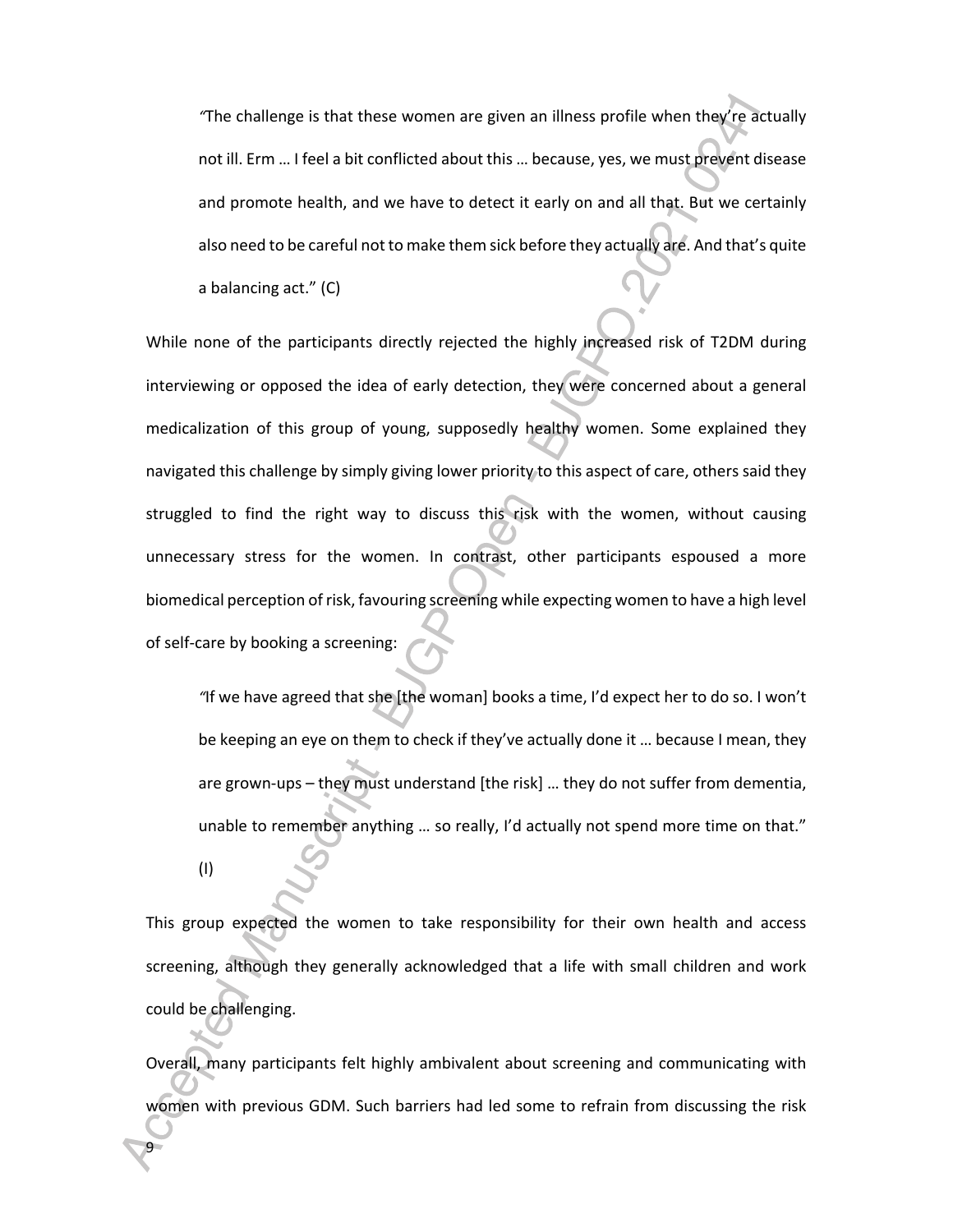with the women, while others found it difficult and a source of frustration in a busy everyday clinic.

#### **Theme 2: Prioritization of early detection of diabetes**

The participants generally supported efforts for early detection of diabetes in general practice. They found the supporting evidence solid and saw disease prevention as a significant element of their professional work: "This is our core competency as GPs …. I expect that it is how we work …. We were trained to look at risk factors … there's absolutely nothing new in that." (I)

Most GPs saw disease prevention not only as a professional duty, but also as an important set of professional skills. Many GPs proudly expressed their belief in these skills as essential to their professional role, although they had often felt that circumstances had forced them to weaken their focus on these aspects of their clinical work. Their staff expressed similar views.

The insufficient of focus on T2DM screening after GDM was often explained by reference to the urgent need to prioritize the most pressing problems in general practice. In some cases, the barriers to screening stemmed from the lack of resources with testing and an overload of tasks related to early detection of diabetes in general:

*"*We run so many, many more tests for early detection of diabetes than for those who had GDM. Because it [early diabetes detection] is such a giant mountain of problems here, and women with previous GDM simply counts next to nothing in that context."

While the feeling of overload was particularly evident in solo practices, the larger group practices were also challenged. Some participants took an organizational perspective by

10

(F)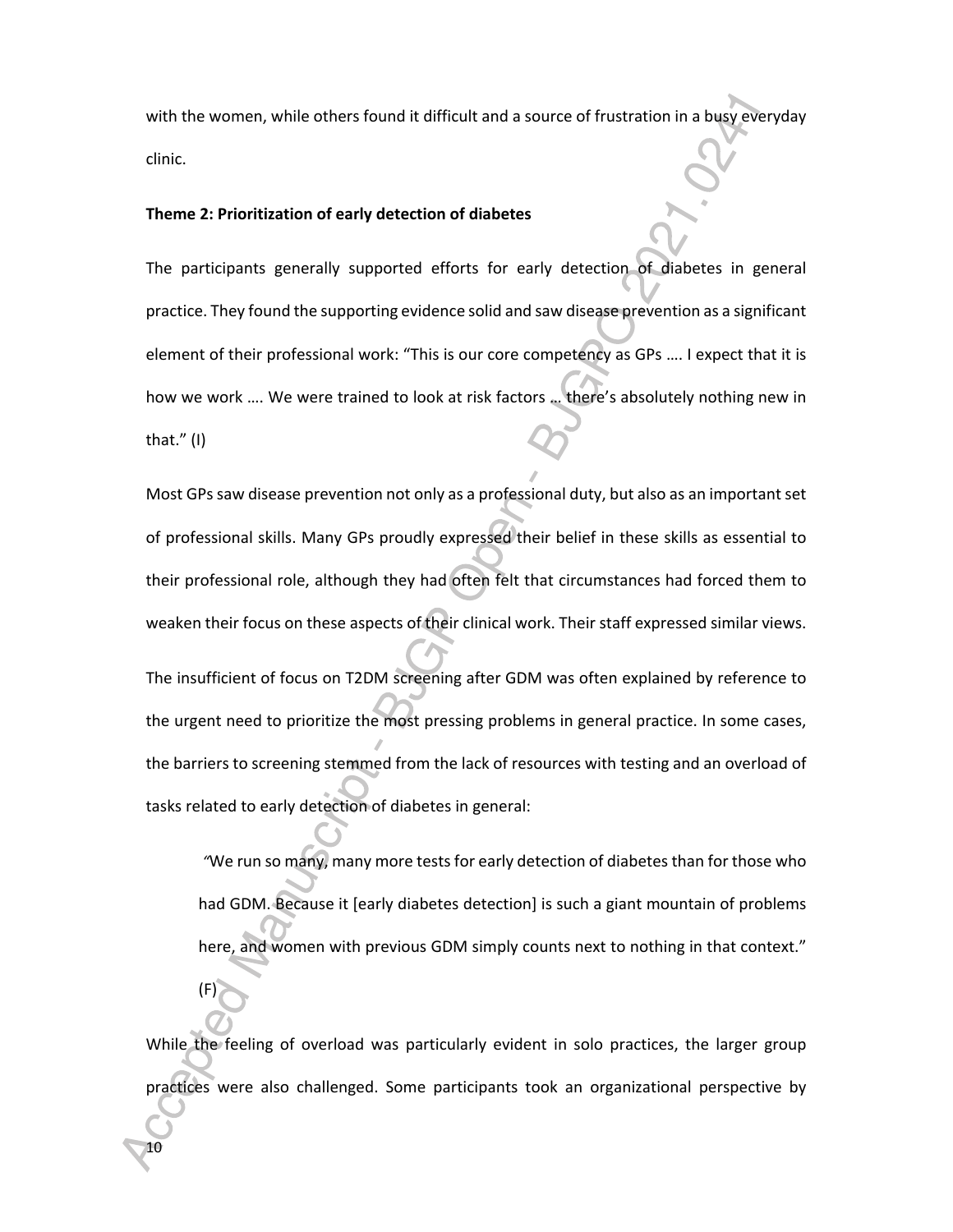arguing that the overall healthcare system was already at a tipping point. With an inherent fear of overburdening the system, some felt it was their duty to help prevent its breakdown by refraining from routine activities, among which they counted the screening of women with previous GDM.

# **Theme 3: System influence on clinical procedures**

# *Systematizing clinical procedures to improve quality of care*

Many of the participating GPs were open to increased systematization and standardization of procedures, as they found it improved their ability to make the necessary clinical judgements. They believed a systematized focus would facilitate the screening of women with previous GDM:

*"*I think it's about how well organized you are and what you focus on, making sure to say it's a priority. Otherwise, it would be lost among all the other things in our busy everyday work. Because we're ... there's so much to do .... Over the last five years, we have become particularly attentive and got more routines for different things, including GDM women. I actually think it has made us better at our job as doctors."

(B)

11

This approach also seemed to contribute to increased job satisfaction, as they believed it had improved their work and made it less stressful. The large group practices were particularly responsive to the healthcare authorities' recommendations for systematizing screening in their practices. In some cases, they had formulated internal guidelines to support their GPs/staff in transferring information for the benefit of the clinical work and to ensure that important knowledge was retained over time. Such guidelines seemed to benefit from local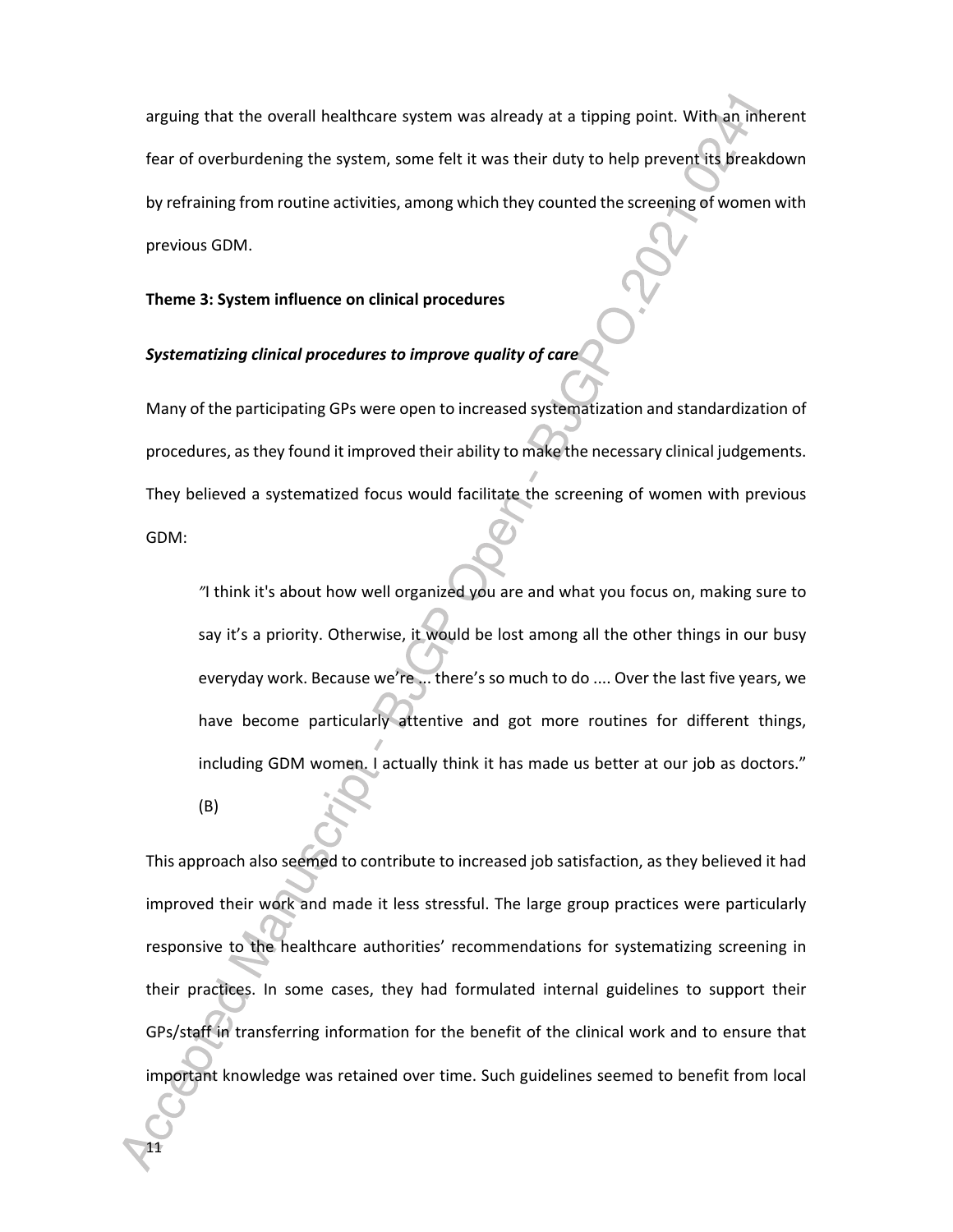adjustments. In the most successful cases the process relied on interdisciplinary/peer discussion and pragmatic compromising.

In a few of the most dedicated general practices, the record systems had been programmed to give pop-up reminders of screening to GPs or designated staff, a procedure they found had strongly improved screening routines. The facility also tracked women who cancelled or failed to make the expected booking for screening. However, the practical implementation of popup reminders appeared to be challenged by issues such as insufficient information transfer on women's GDM diagnosis from the specialized healthcare sector. All participants shared a positive attitude to the use of screening reminders if they were handled outside general practice. Delegating the responsibility for systematic enrolment of patients and testing to practice staff appeared to facilitate screening; however, not all general practices had achieved this level of organization and some GPs had no wish to delegate responsibility.

#### *Trusting own clinical skills without system interference*

12

Some GPs showed a less overt resistance to systematization and standardization of their procedures in the practice. They demonstrated an unwavering professional pride and a desire to preserve their independence and integrity, while relying on their ability to make clinical judgements in each individual situation:

*"*We're not happy about working directly to guidelines, because that's not how our world is, anyway. I think you just adjust things according to your own ideas and your gut feeling …. If you kind of know the overall guidelines … you just do what you think is best." (L)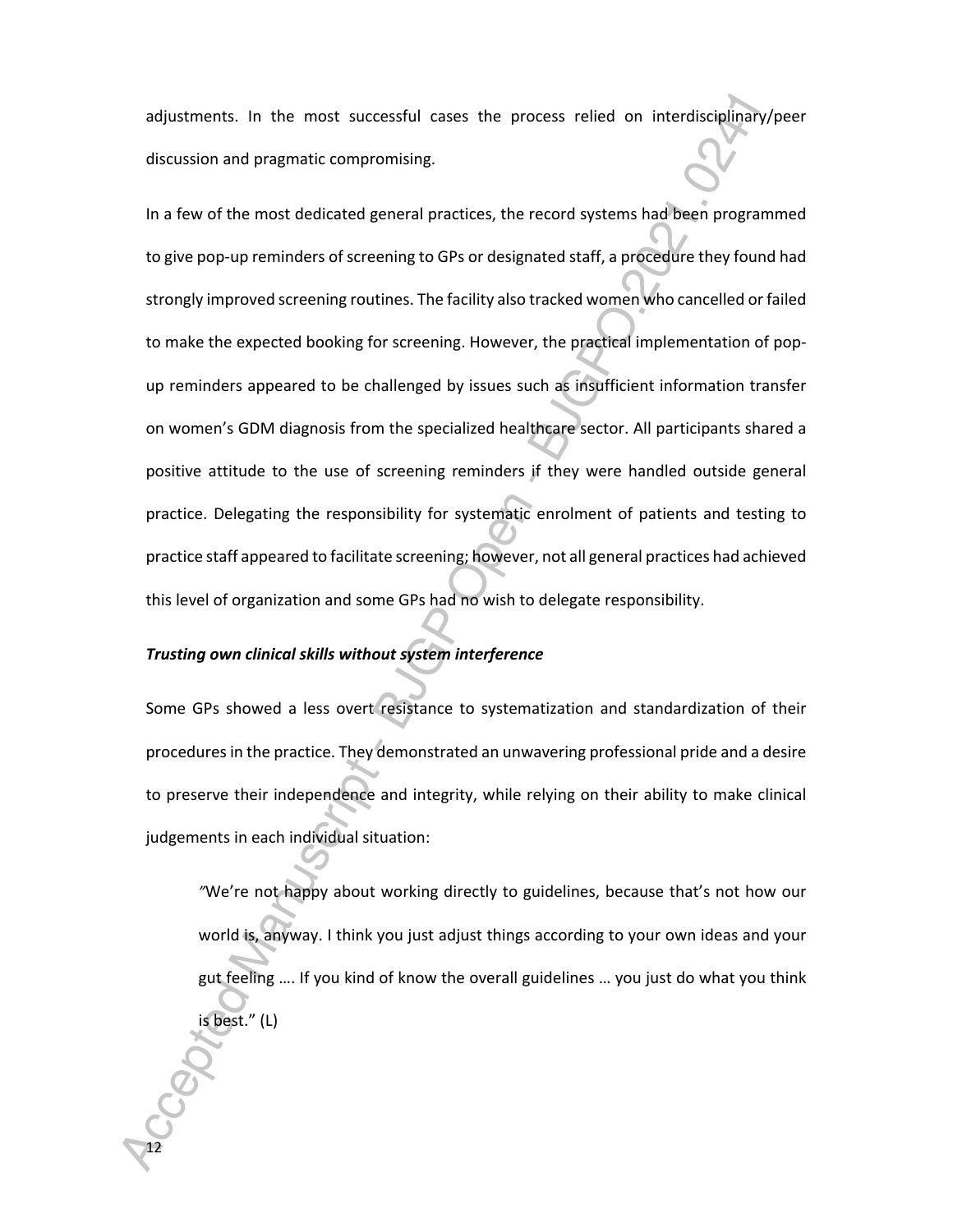Expressing their weariness or outright frustration, these participants generally considered national guidelines as interference on the part of healthcare authorities, while making clear their strong wish to protect their independence. As reported by participating staff members, some GPs preferred to rely on the knowledge accumulated over decades in the job. However, this often appeared to lead to differences in the offered care, occasionally resulting in barriers to follow-up of women with previous GDM. Compared with the GPs who sought to systematize work in their clinics, those who disapproved of what they saw as system interference seemed to be less inclined to update their knowledge. Almost all participants relied primarily on national Public Danish healthcare Service e-portals for updated information.

# *Influence of recommended test*

13

The participants generally agreed that the recommended test for screening had increased uptake. They found the HBA1c test convenient for the women and perceived it as an improvement that had eradicated previous barriers, such as the discomfort of the OGTT or that fasting was needed. While they appreciated that the hospital laboratory test results arrived on the same day, some GPs argued that the process could be further improved:

*"*It would be great if we received the test results right away. Then we could look at them in relation to weight and blood pressure and see the bigger picture and how the woman is doing. The dialogue isn't as good when they have to call in the next day … maybe one day we'll have an [in-house] analyzer." (E)

Despite differences of opinion, many saw the potential of performing in-house analysis, as this might improve the communication with women about their health.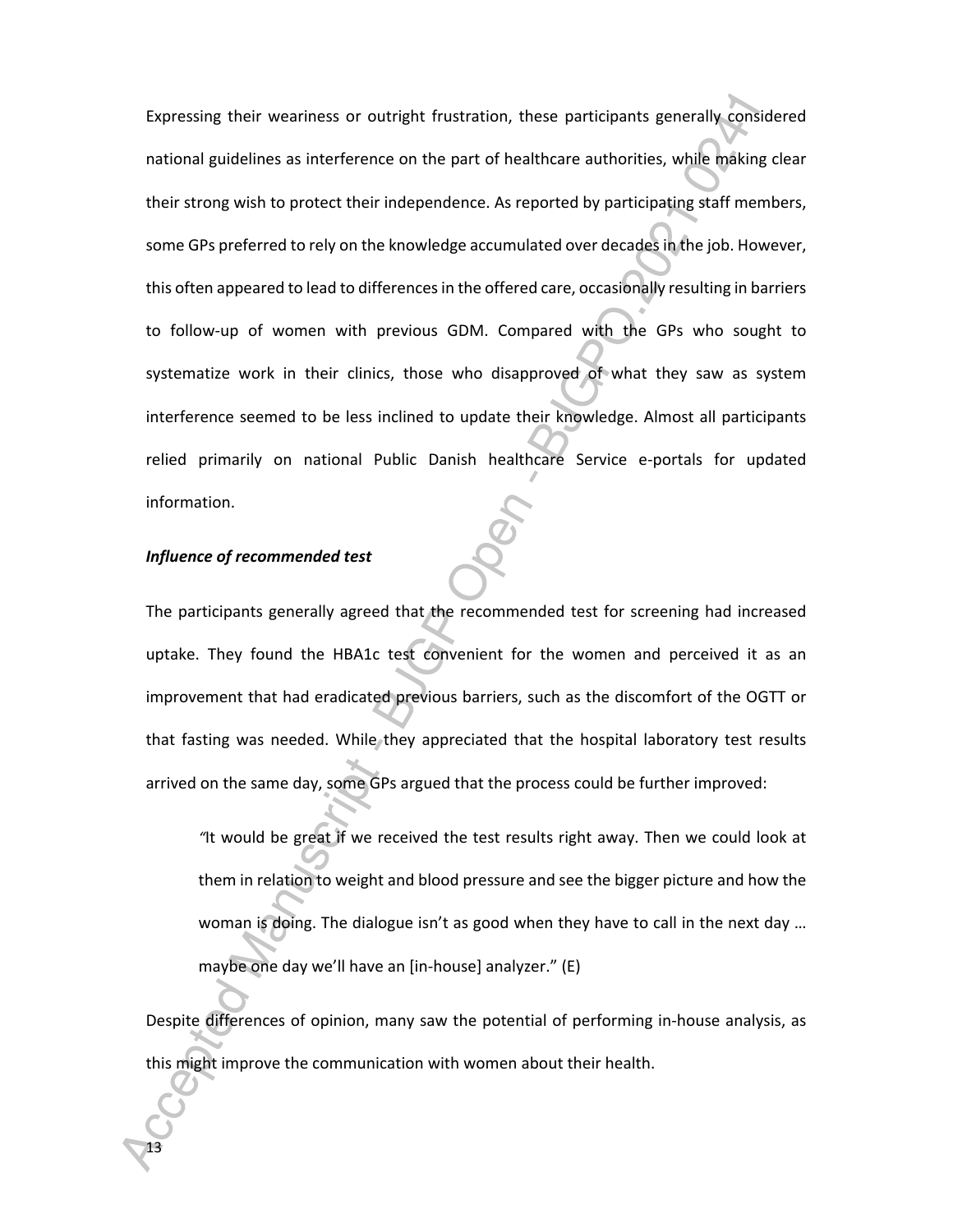#### **4. Discussion**

#### **4.1 Summary**

Having identified several facilitators of follow-up screening, this study found an accept of the overall responsibility for early detection of diabetes. However, GPs positive attitudes towards early detection and prevention of disease, could also be compromised. In follow-up screening among women with previous GDM, this involves challenges in addressing women's risk, other pressing issues in clinical work and barriers relating to standardized screening.

#### **4.2 Strengths and limitations**

While the inclusion of both GPs and staff with delegated responsibility for the prevention of T2DM may be considered a limitation of this study, their different perspectives offered more nuanced data. The purposeful sampling strategy and the mixed sample reflect the diversity in Danish general practices, where postpartum consultations and screening for T2DM are often delegated to nurse or midwife staff. Accommodating a high level of information power, this sampling enabled the collection of richly varied in-depth data.<sup>36</sup> However, inclusion of younger GPs with more recent qualifications or GPs with higher seniority in general practice may have influenced our results in a different way. With her background and professional mind set established outside general practice settings, the interviewer encouraged the participants to supply detailed descriptions. The methodological literature recommends this approach, in combination with the interviewers' prior understandings of the topic, as it is found to stimulate dialogue during data collection.<sup>37</sup>

# **4.3 Comparison with existing literature**

14

The most important barrier to follow-up screening of women stemmed from a hesitant, occasionally even reserved, approach to communication with the affected group. Our finding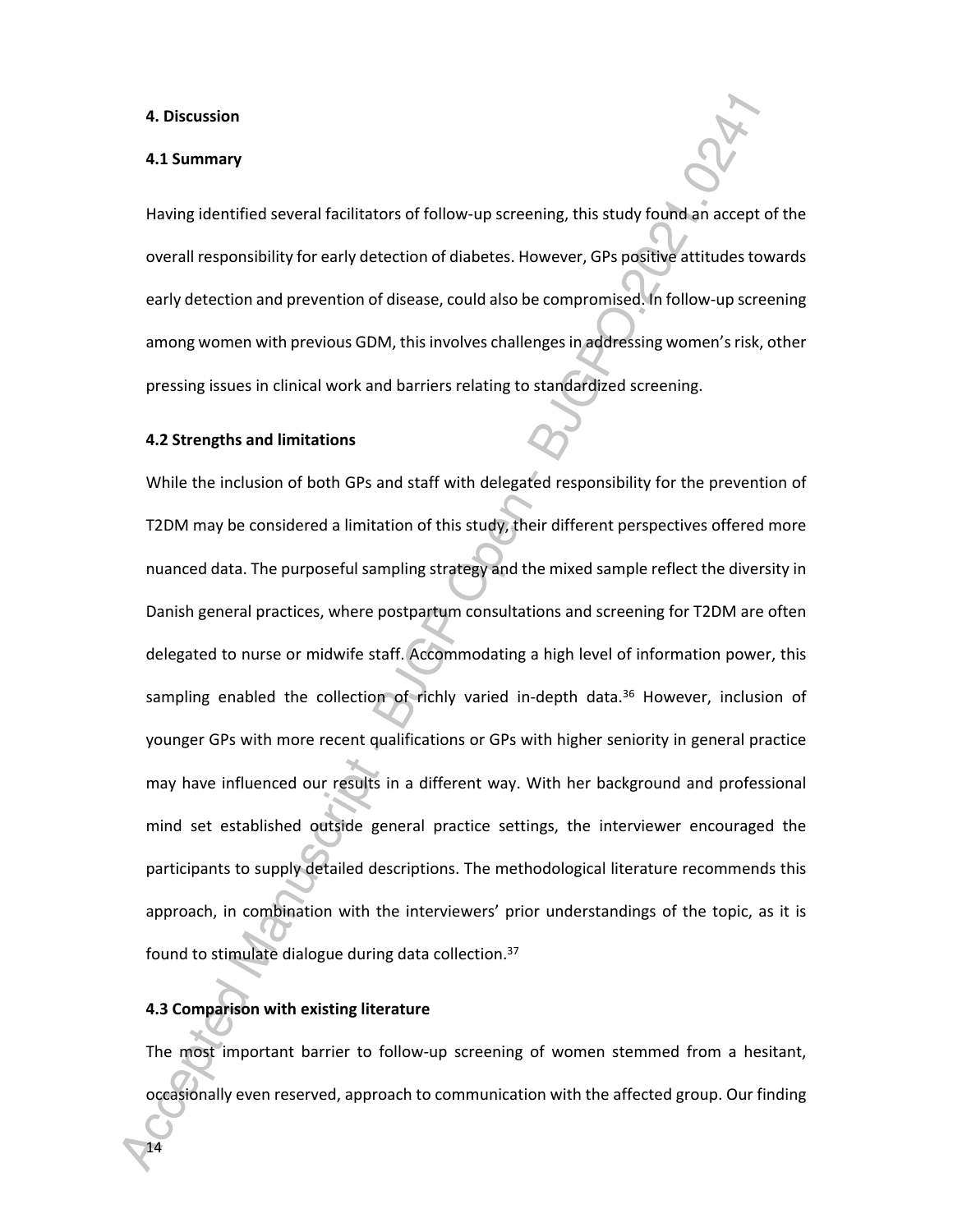is supported by previous studies documenting the reluctance among healthcare professionals towards addressing the particular risks faced by women with previous GDM. <sup>38</sup> Our findings supplement to previous research by elucidating possible underlying reasons, among which should be foregrounded the fact that in general practice, young and seemingly healthy women are not usually associated with risk. To this should be added that GPs and staff harbour ambivalent feelings and frustrations stemming from a risk perception in conflict with the national guidelines. This could help explain women's experience that GPs gives low priority to follow-up screening providing women with little opportunity for elaboration and communication on risks and recommendations.<sup>13,39</sup> The importance of addressing the underlying reasons for insufficient follow-up is emphasized in studies documenting that health professionals in general practice play a key role in women's ability to fully understand the risk. Their support is thus crucial to women's motivation to attend screening, in particular as exclusion from decision-making processes may lead to anxiety and uncertainty.<sup>11</sup> Insufficient knowledge about the risks and benefits of screening of women was a further barrier to follow-up screening in general practice. The lack of awareness of guidelines seemed to partly explain this, while information about GDM diagnoses appeared to be lost in transition between the healthcare sectors. Our findings may partially be explained by the challenges of keeping updated on guidelines; a potential barrier was the discouragement felt by some GPs about their work being dictated by national guidelines. Their strong wish to make their own person-centred decisions seemed to contribute to the variation we found in the priority given to follow-up screening. A related issue is the well-known difficulty of adopting evidence-based practices (EBP) in the primary health sector.<sup>40</sup> However, it has been acknowledged that the rational, linear, and researchbased approach recommended for EBP does not always fit into the messy reality of general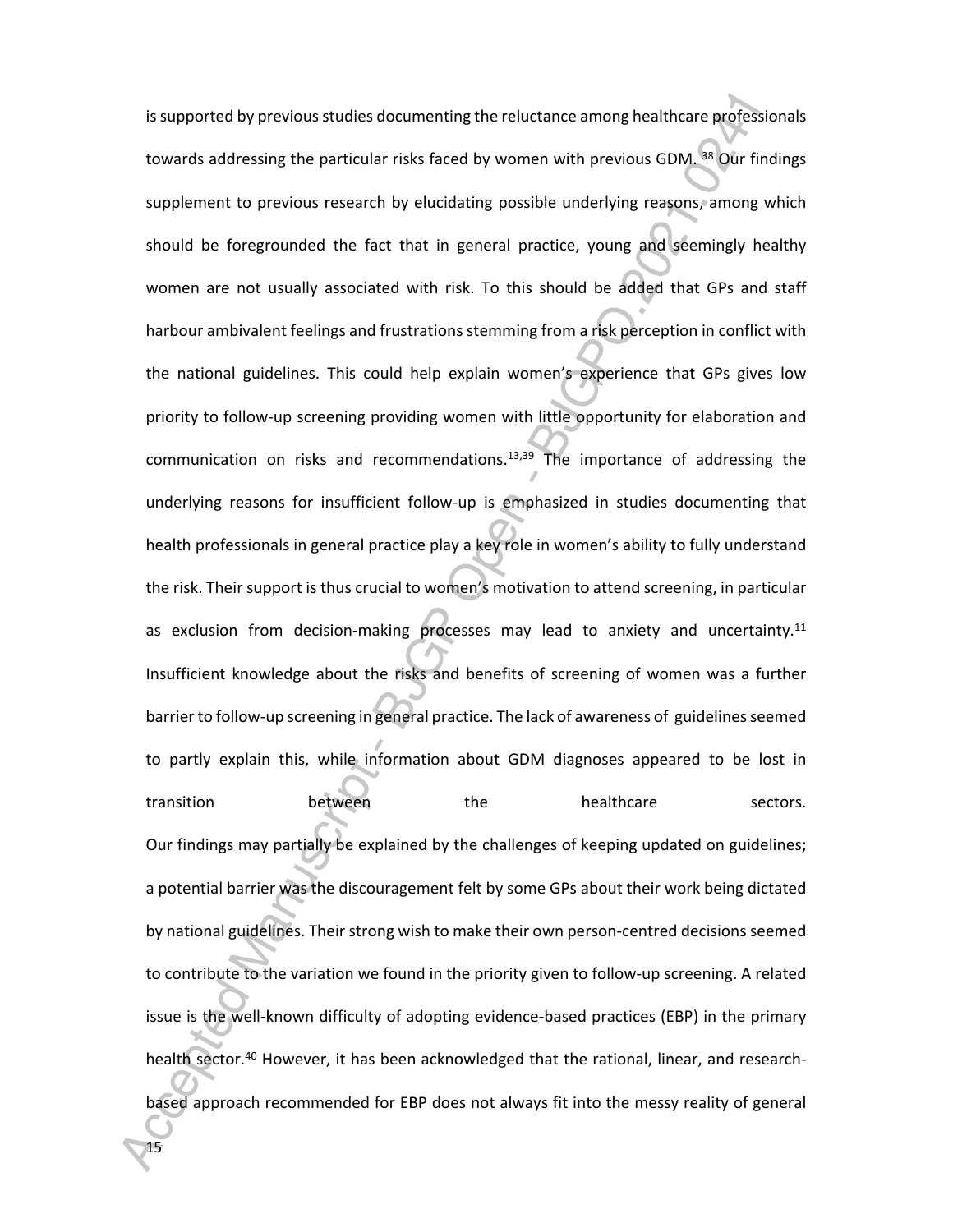practices with staff stressed by juggling a growing mass of information and complex responsibilities.<sup>40</sup>

In addition to suggesting that the use of guidelines, most logically, facilitates follow-upscreening, our study also offers new insights concerning its successful implementation. While the adoption of clinical guidelines may lead to quality improvements in some practices, others have experienced scant effects.<sup>41</sup> Where we identified successful implementation of guidelines, it was predominantly accompanied by interdisciplinary/peer discussions and local adjustments. The discussions stimulated by the GPs' attention to women with previous GDM and follow-up screening involved not only their clinic colleagues, but also peers in other clinics and professional fora.

Our study highlights the ever-present challenge of securing the effective sharing of information across healthcare sectors for successful follow-up screening.<sup>11,13</sup> To strengthen communication and continuity of care, we suggest improving the discharge summaries from hospital sector to general practices, a solution that other studies have found helpful in improving continuity of care for women with previous GDM.<sup>38,42</sup>

We saw the potential in the few cases where the clinics used their own record system to send pop-up reminders. The literature, however, suggest that this facility it itself not necessarily supports the transition of patients across healthcare sectors.<sup>43</sup> Danish GP clinics are offered a variety of commercial record systems, however, it is unclear if they all offer this feature, but it may partially explain why pop-ups are not used on a larger scale. Another possible reason for the poor implementation and effect of pop-up reminders in general practice might be that the delivery of such reminders seemed to depend on sufficient information sharing across healthcare sectors, as found in our study.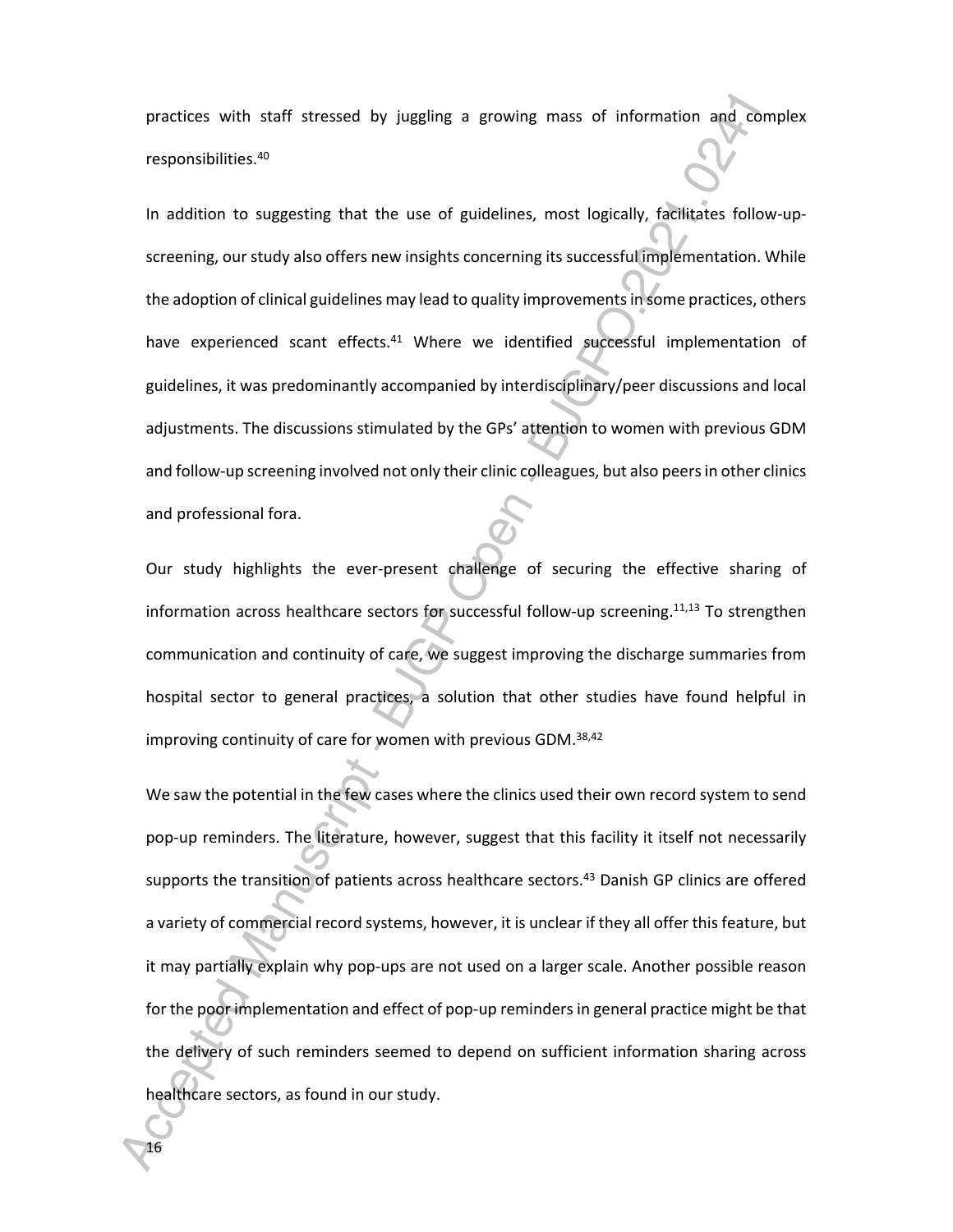Although our findings support earlier studies indicating that routine screening activities of women with prior GDM are frequently given low priority, $11,36$  the available screening test (Hba1c) was found to facilitate follow-up screening. We believe that its general introduction could help minimize the barriers to participation faced by women, such as time expenditure and the discomfort of the OGTT.<sup>11</sup>

# **4.4 Implications for practice**

We call for GPs to familiarize themselves with the guidelines as we saw that this facilitated uptake of follow-up screening. We have also shown that professional collaboration and adaptation support can lead to successful implementation of guidelines in general practice. This includes interdisciplinary/peer discussion, debate and knowledge sharing to support adjustments in the individual practices. This could help GPs identify procedures suited to their resources and organization, as well as target the underlying reasons for insufficient followup, which was related to women posing an often-unfamiliar risk. By ensuring the involvement of all parties in the process, the familiarization of guidelines and possible implementation can promote continuity of care for women, while alleviating some GPs' frustrations about external recommendations. The initiatives should, however, not be restricted to the implementation of guidelines, but also aim at supporting GPs and their staff's reflection and discussion of ways to engage in communication and decision-making processes with women, the lack of which was found to create an important barrier to follow-up screening. These findings could help inform the development of future interventions, such as the use of electronic reminders, as it provides important knowledge for intervention modelling and adaptation processes.

#### **Statements**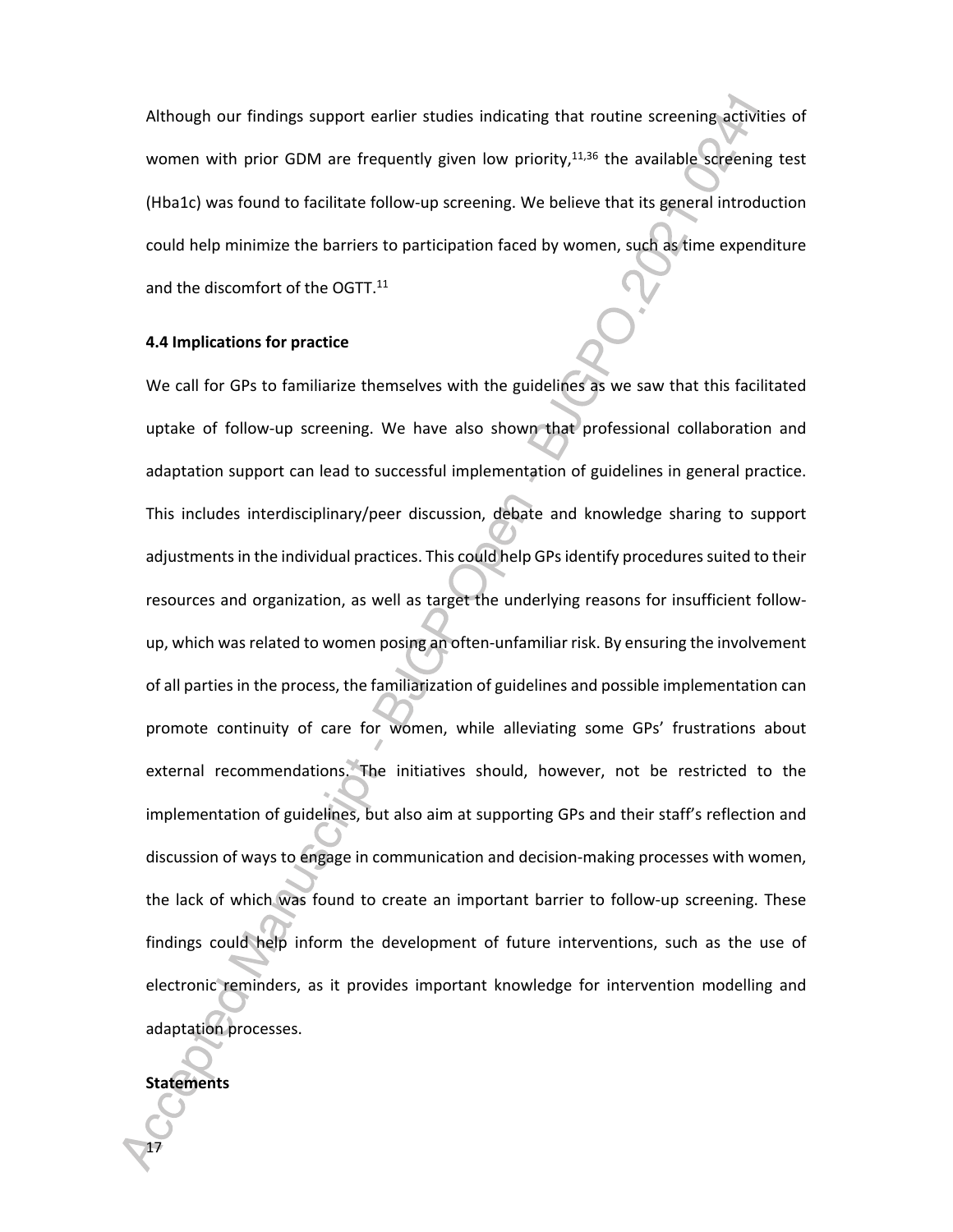#### **Funding**

No external funding was obtained for this study.

# **Ethics approval**

Following Danish legislation, participation in this study was based solely on written informed consent.

#### **Competing interests**

The authors declare that they have no competing interest

# **Acknowledgments**

This study was supported by the University College of Northern Denmark, Aalborg University, and Aalborg University Hospital, Denmark. Its authors are affiliated with the Centre for the Development and Evaluation of Complex Interventions for Public Health Improvement (DECIPHer), Cardiff University, UK.

#### **References**

18

1.Jeppesen C, Maindal HT, Kristensen JK, Ovesen PG, Witte DR. National study of the prevalence of gestational diabetes mellitus among women from 2004 to 2012. Scan J pub Health 2017; 45: 811-817.

2. Dennison RA, Chen ES, Green ME, et al. The absolute and relative risk of type 2 diabetes after gestational diabetes: A systematic review and meta-analysis of 129 studies. Diabetes Res Clin Pract 2021; 171: 108625.

3. International Diabetes Federation. IDF Diabetes atlas 10th edition. 2021.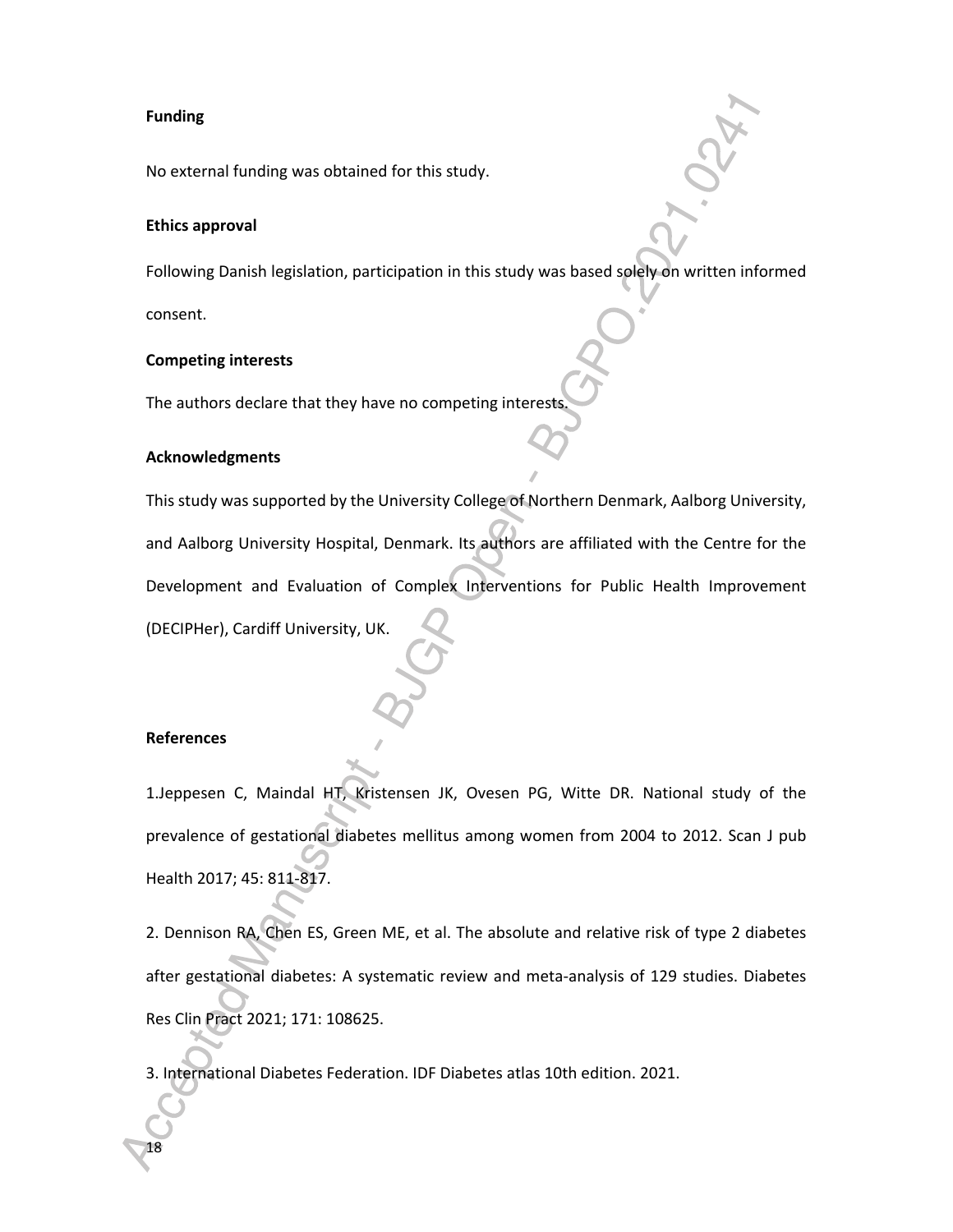4. World Health Organization. Classification of diabetes Mellitus. Geneva, 2019.

5. Bellamy L, Casas JP, Hingorani AD, et al. Type 2 diabetes mellitus after gestational diabetes: A systematic review and meta-analysis. Lancet 2010; 30: 85.

6. Nolan C. Controversies in gestational diabetes. Best Pract Res Clin Obstet Gynaecol 2011; 37: 492011.

7. Olesen CR, Nielsen JH, Mortensen RN, et al. Associations between follow-up screening after gestational diabetes and early detection of diabetes – a register based study. BMC Public Health 2014; 14:841.

8. Almario CV, Ecker T, Moroz LA, et al. Obstetricians seldom provide postpartum diabetes screening for women with gestational diabetes. Am J Obstet Gynecol 2008; 198: 528.e1- 528.e5.

9. Goueslard K, Cottenet J, Mariet A, et al. Early screening for type 2 diabetes following gestational diabetes mellitus in France: Hardly any impact of the 2010 guidelines. Acta Diabetol 2017; 54(7): 645-651.

10. Wilkinson SA, Lim SS, Upham S, et al. Who's responsible for the care of women during and after a pregnancy affected by gestational diabetes? Med J Aust 2014; 201: S78-S81.

11. Dennison RA, Fox RA, Ward RJ, et al. Women's views on screening for type 2 diabetes after gestational diabetes: A systematic review, qualitative synthesis and recommendations for increasing uptake. Diabet Med 2020; 37: 29-43.

12. Nielsen KK, Kapur A, Damm P, et al. From screening to postpartum follow-up - the determinants and barriers for gestational diabetes mellitus (GDM) services, a systematic review. BMC Pregnancy Childbirth 2014; 14.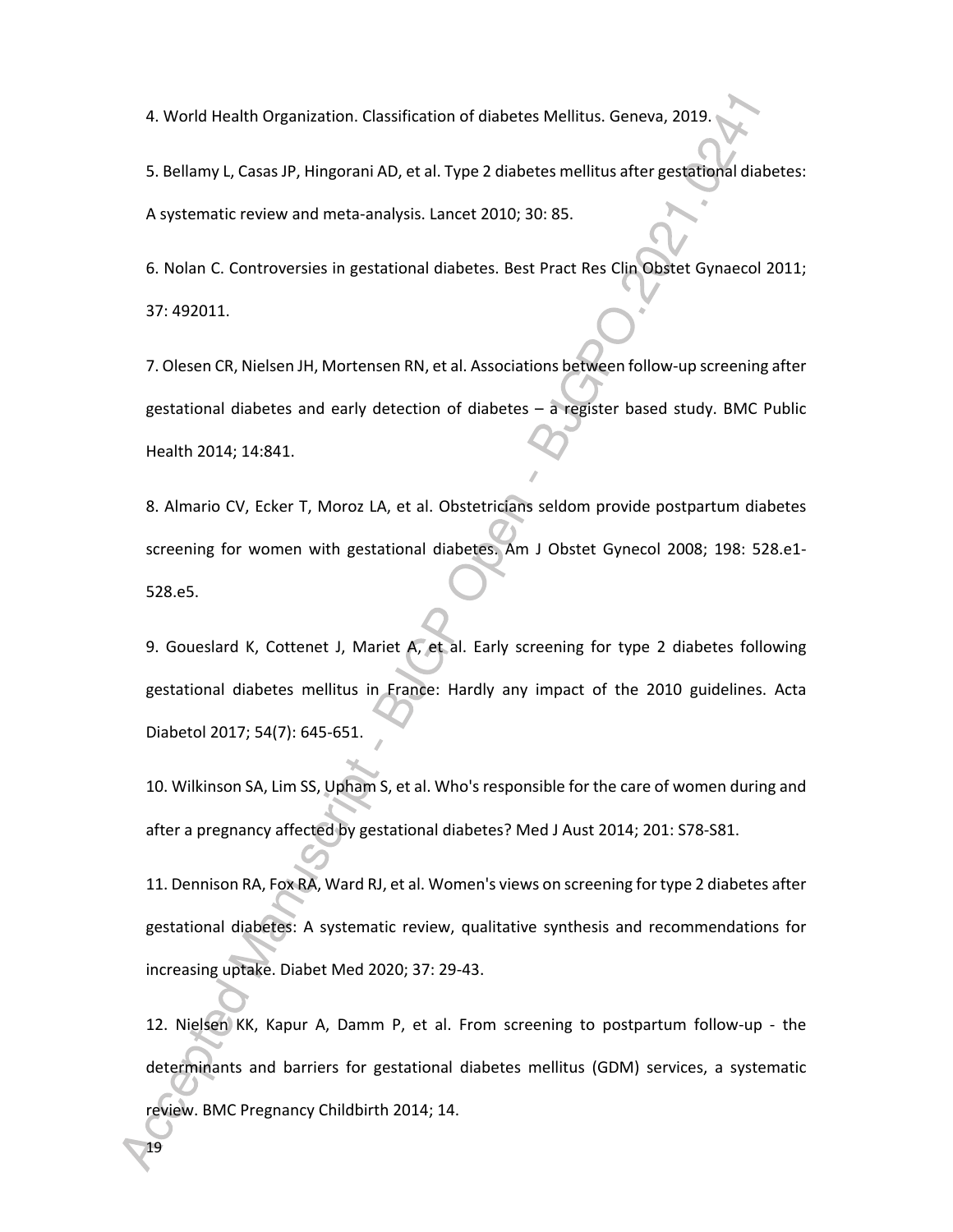13. Nielsen JH, Olesen CR, Kristiansen TM, et al. Reasons for women's non-participation in follow-up screening after gestational diabetes. Women Birth 2015; 28: e157-e163.

14. McCloskey L, Sherman M, St. John M, et al. Navigating a 'Perfect storm' on the path to prevention of type 2 diabetes mellitus after gestational diabetes: Lessons from patient and provider narratives. Matern Child Health J 2019; 23: 603-612.

15. Van Ryswyk E, Middleton P, Hague W, et al. Clinician views and knowledge regarding healthcare provision in the postpartum period for women with recent gestational diabetes: A systematic review of qualitative/survey studies. Diabetes Res Clin Prac 2014; 106: 401-411.

16. Kilgour C, Bogossian FE, Callaway L, et al. Postnatal gestational diabetes mellitus followup: Perspectives of Australian hospital clinicians and general practitioners. Women Birth 2019; 32: e24-e33.

17. Kilgour C, Bogossian F, Callaway L, et al. Experiences of women, hospital clinicians and general practitioners with gestational diabetes mellitus postnatal follow-up: A mixed methods approach. Diabetes Res Clin Pract 2019; 148: 32-42.

18. Hunsberger ML, Donatelle RJ, Lindsay K, et al. Physician care patterns and adherence to postpartum glucose testing after gestational diabetes mellitus in Oregon. PloS One 2012; 7: e47052.

19. Jeppesen C, Kristensen JK, Ovesen P, et al. The forgotten risk? A systematic review of the effect of reminder systems for postpartum screening for type 2 diabetes in women with previous gestational diabetes. BMC Res Notes 2015; 8: 373.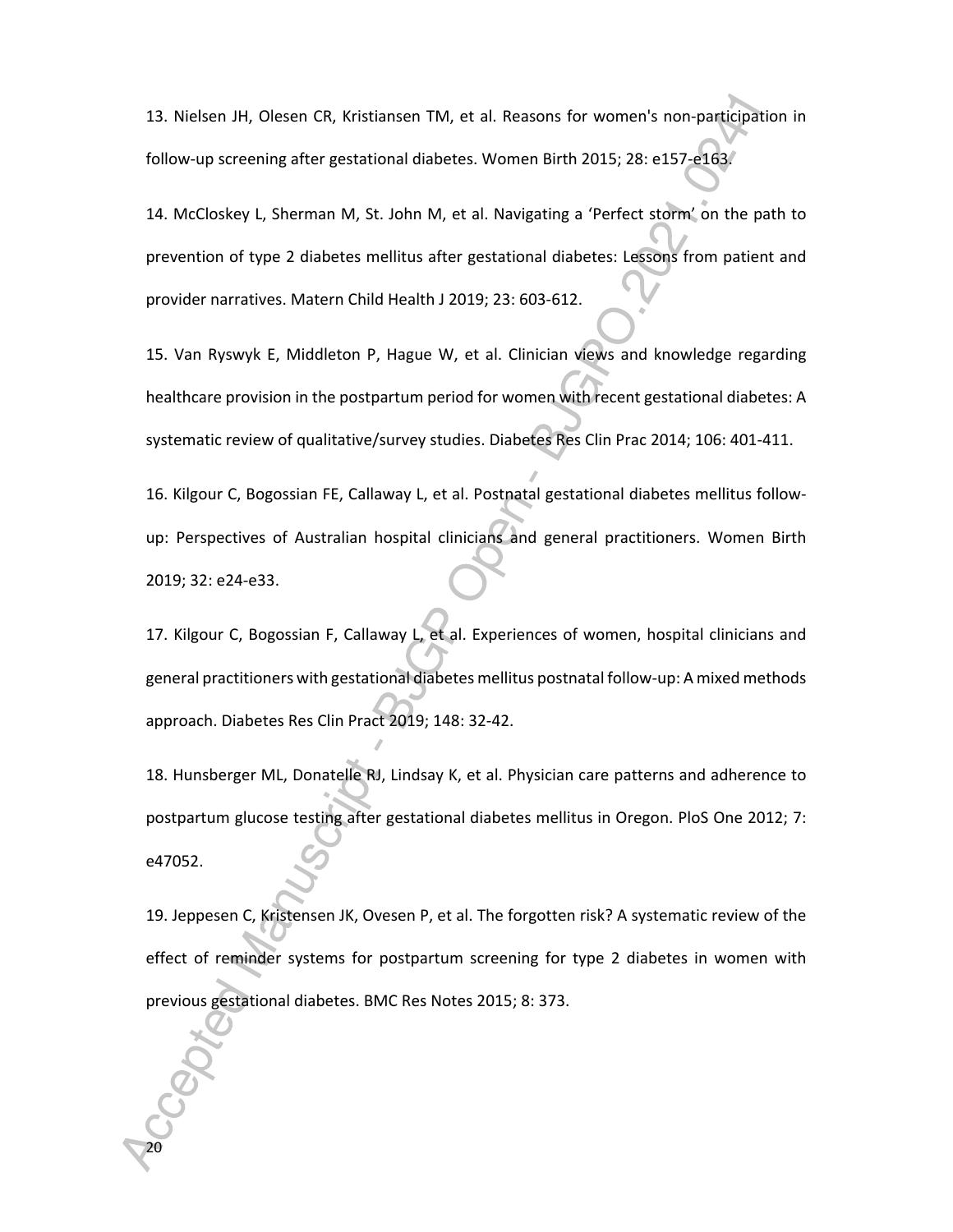20. Vesco KK, Dietz PM, Bulkley J, et al. A system-based intervention to improve postpartum diabetes screening among women with gestational diabetes. Am J Obstet Gynecol 2012; 207: 283.

21. Shea AK, Shah BR, Clark HD, et al. The effectiveness of implementing a reminder system into routine clinical practice: Does it increase postpartum screening in women with gestational diabetes? Chronic Dis Can 2011; 31: 58-64.

22. Keely E, Clark H, Karovitch A, et al. Screening for type 2 diabetes following gestational diabetes: Family physician and patient perspectives. Can Fam Physician 2010; 56: 558-563.

23. Craig P, Dieppe P, Macintyre S, et al. Developing and evaluating complex interventions: The new medical research council guidance. BMJ 2008; 337: 1655.

24. Evans RE, Craig P, Hoddinott P, et al. When and how do 'effective' interventions need to be adapted and/or re-evaluated in new contexts? the need for guidance. J Epidemiol Community Health 2019; 73: 481-482.

25. O'Brien BC, Harris IB, Beckman TJ, et al. Standards for reporting qualitative research: a synthesis of recommendations. Acad Med 2014; 89: 1245-51.

26. Schmidt M, Schmidt SAJ, Adelborg K, et al. The Danish health care system and epidemiological research: From health care contacts to database records. Clin Epidemiol 2019; 11: 563-591.

27. General Practitioner Organization. General practitioner populations 1977- 2020. https://www.laeger.dk/sites/default/files/laege-\_og\_praksispopulationen\_2020\_004.pdf. (Accessed 18 Aug 2021).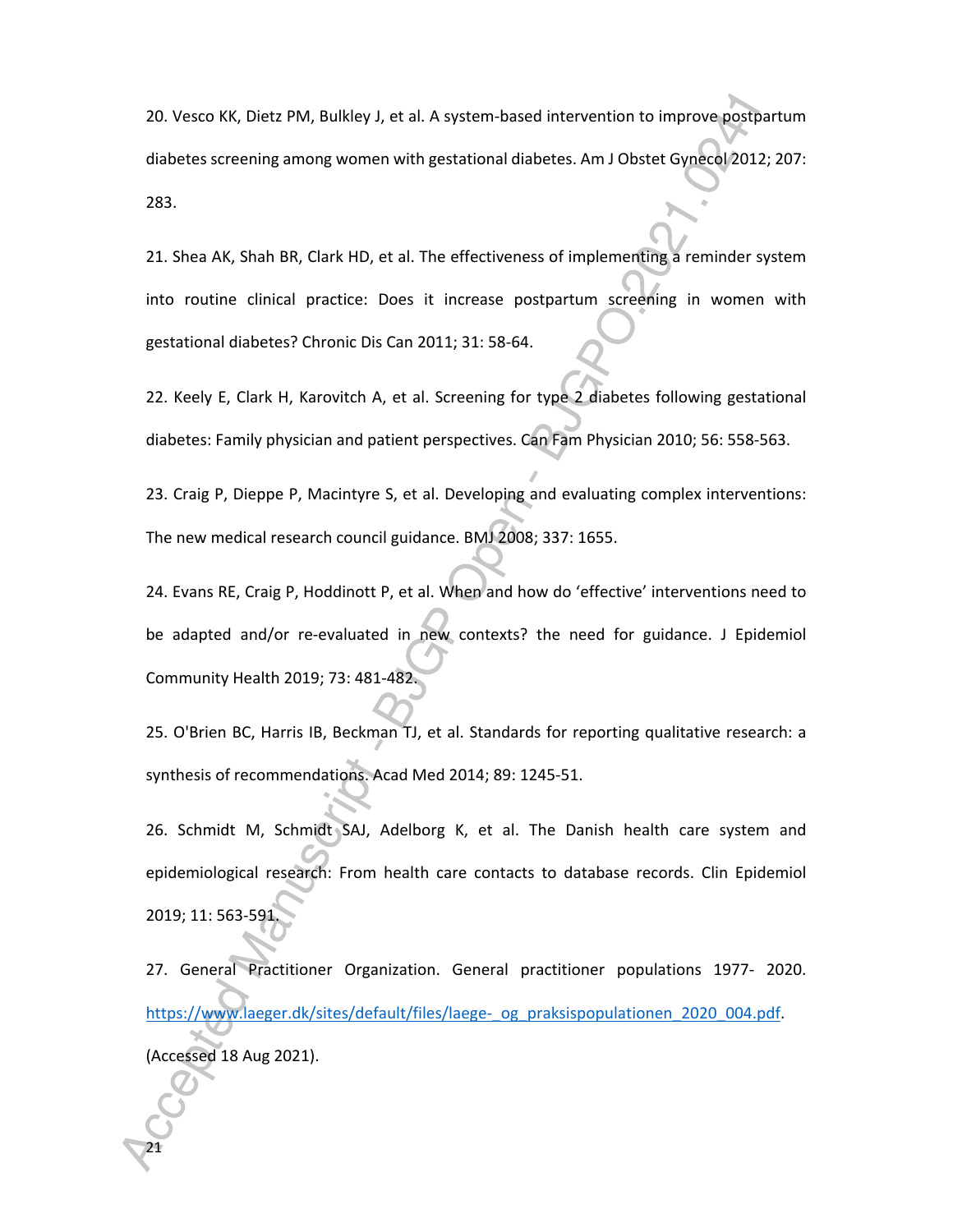28. Danish Society for General Practice. Gestationel diabetes (GDM).

https://vejledninger.dsam.dk/type2d/?mode=showPage&pageId=141 (Accessed 12 March 2022).

29. Ritchie J, Lewis J, Nicholls CM, et al., eds. Qualitative research practice*.* 2nd ed. London: SAGE publications, 2013.

30. Braun V. Clarke V, eds. Successful qualitative research - a practical guide for beginners*.* 1st ed. California: SAGE publications, 2013.

31. Krouwel M, Jolly K, Greenfield S. Comparing skype (video calling) and in-person qualitative interview modes in a study of people with irritable bowel syndrome - an exploratory comparative analysis. BMC Med Res Methodol 2019; 19: 219.

32. Braun V, Clarke V, Hayfield N, et al. Thematic analysis. In: Handbook of research methods in health social science*.* Singapore: Springer Nature 2019; 843-860.

33. Danish Ministry of Justice. The Danish data protection agency. https://www.datatilsynet.dk/english. (Accessed 18 Aug 2021).

34. Ministry of Higher Education and Science. The Danish code of conduct for research integrity. https://ufm.dk/publikationer/2014/the-danish-code-of-conduct-for-researchintegrity. (Accessed 18 Aug 2021).

35. World Medical Association. Declaration of Helsinki– ethical principles for medical research involving human subjects. https://www.wma.net/policies-post/wma-declaration-of-helsinkiethical-principles-for-medical-research-involving-human-subjects/. (Accessed 18 Aug 2021).

36. Malterud K, Siersma VD, Guassora AD. Sample size in qualitative interview studies. Qual Health Res 2016; 26: 1753-1760.